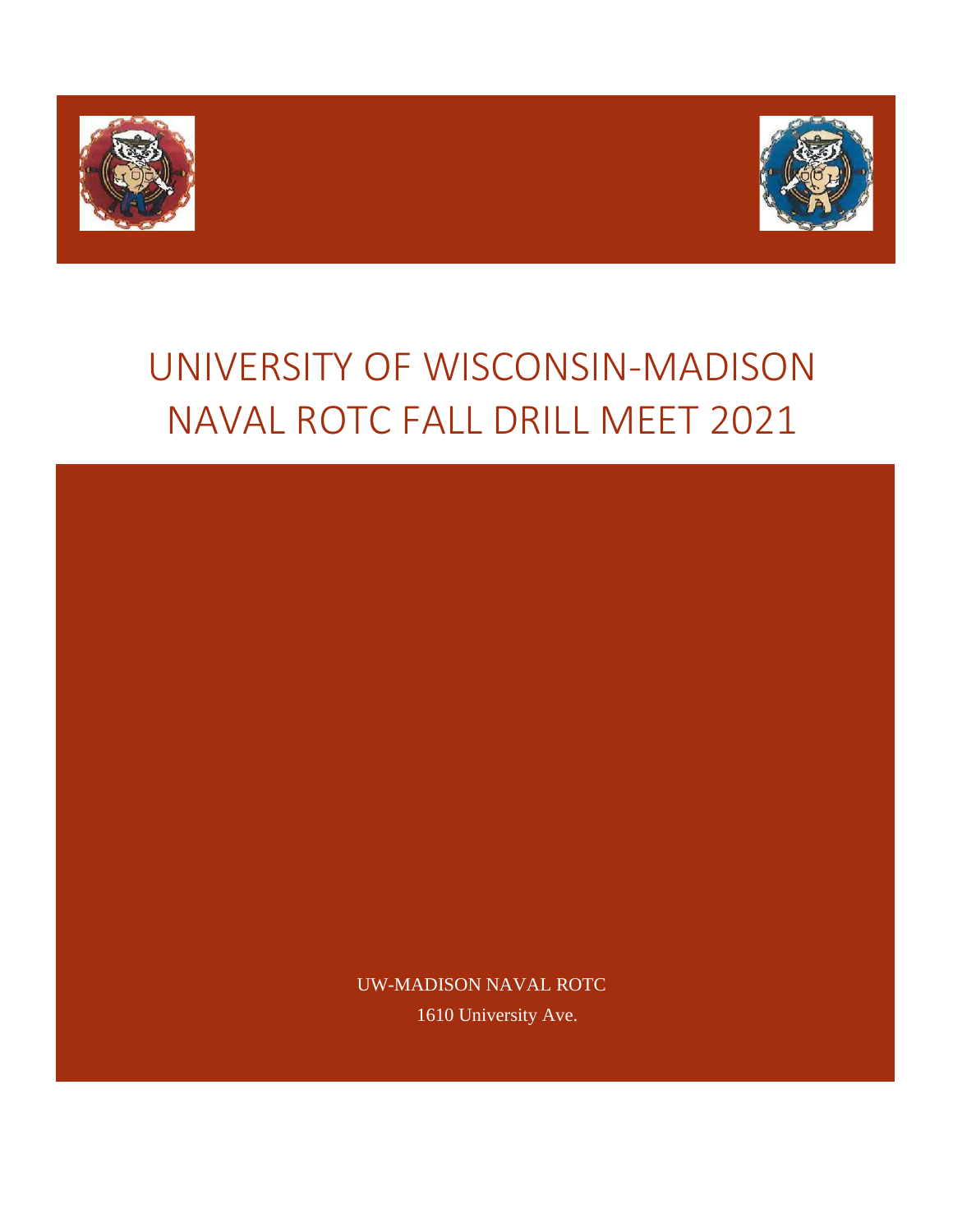

University of Wisconsin Naval Reserve Officers Training Corps Fall Invitational Drill Meet 2021 Information Packet



COVID Update: Since the beginning of 2020, the world has been dealing with mitigating and protecting against the spread of the COVID-19 pandemic through vaccination, mask mandates, proper hygiene, and social distancing. Unfortunately, the pandemic continues to affect all our daily lives with the new Delta Variant. As a result, the CDC and the Department of Defense have released their latest update guidance [\(click here for guidance\).](https://media.defense.gov/2021/Jul/28/2002814362/-1/-1/1/UPDATED-MASK-GUIDELINES-FOR-ALL-DOD-INSTALLATIONS-AND-OTHER-FACILITIES-OSD006862-21-FOD-FINAL.PDF) The University of Wisconsin NROTC is acting in accordance with the guidance as well as the [Public Madison and](https://publichealthmdc.com/documents/2021-08-17_Order_17.pdf)  [Dane County](https://publichealthmdc.com/documents/2021-08-17_Order_17.pdf) Orders. Below is a brief summary of the guidance and changes to the 2021 Fall Drill Meet.

-In areas of substantial or high community transmission, mask wearing indoors, even for fully vaccinated personnel is required.

-If not fully vaccinated, continue to physically distance in accordance with CDC and DoD Force Health Protection guidance.

-In past years, schools have slept in the NROTC building. To limit personnel in the building, we ask that schools find their own housing arrangements.

-Continue to use proper hygiene after use of equipment as well as clean and sanitize areas prior to leaving.

Dane County has now moved into the "substantial" category, so mask wearing is required in the Naval Armory for all personnel, regardless of vaccination status. We will continue to evaluate the transmission level on a daily basis and comply with DoD directives

The University of Wisconsin NROTC is thankful to once again be hosting its Annual Drill Meet and thanks you in advance for your compliance in helping fight against the pandemic.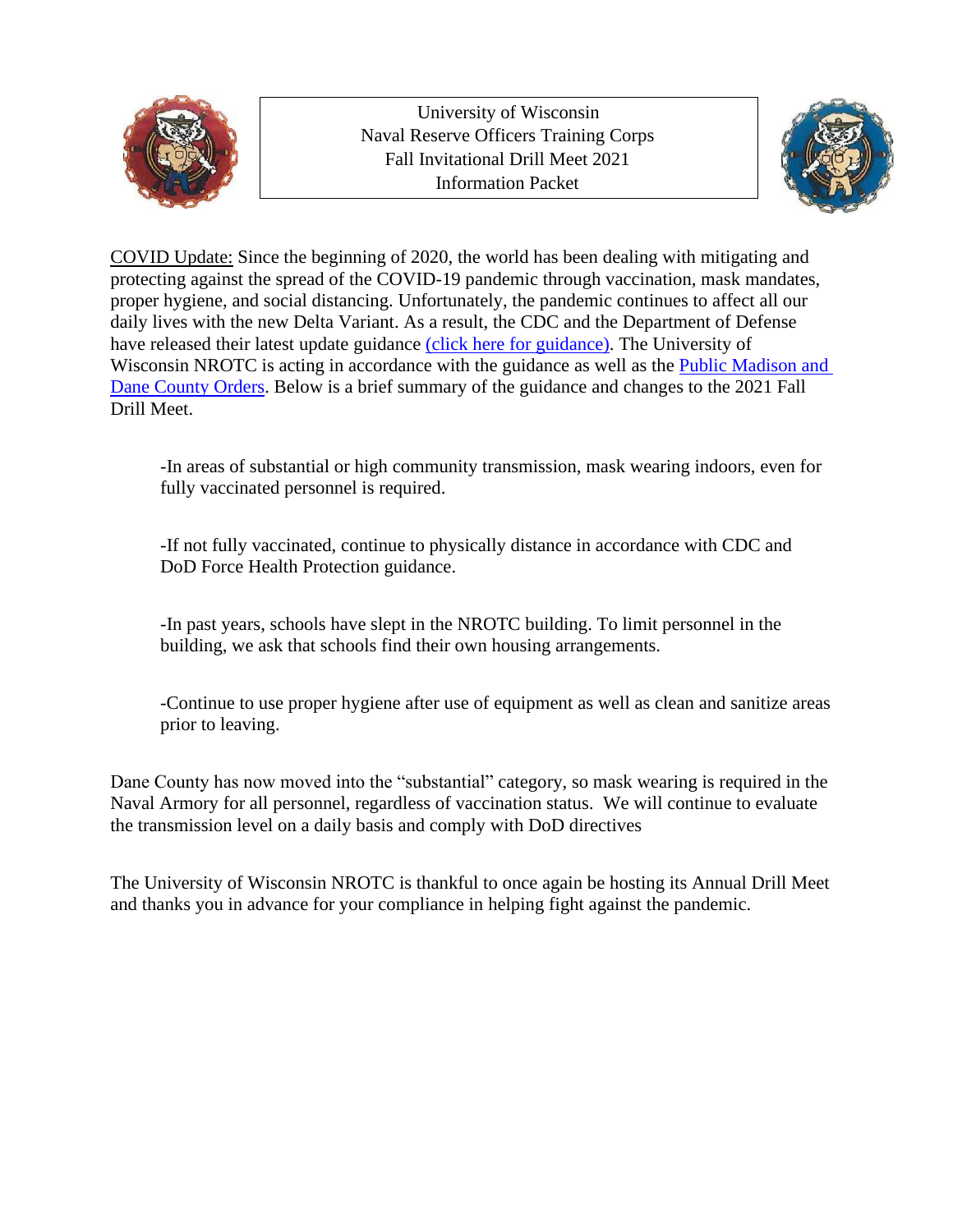# Summary of Events:

The University of Wisconsin Naval ROTC 48th Annual Drill Meet will be held on Saturday 23 October 2021. The following are short descriptions of each event.

Uniforms: Unform requirements may need to be adjusted due to weather and ground conditions. The final venues for the drill meet are most likely going to be outside due to COVID-19 conditions and the prevalence of the Delta variant. Field conditions may vary depending on weather. Schools are advised to be prepared to execute drill in Service Dress Blues or Camouflage Uniform with sleeves down. The call for shift to camouflage uniform will be made if ground conditions are too poor for dress uniform wear.

# **1. Platoon Drill Competition**

Team Size and Organization: The size of the unit for Platoon Drill will be no less than 14 members and no more than 20, including a unit commander and platoon guide. NROTC Units can request exemptions to this rule by contacting the University of Wisconsin Assistant Marine Officer Instructor (AMOI). The team will be organized into three squads with each member of the Platoon armed with a rifle. Authorized rifles for the competition are the demilitarized M14, M16, or Springfield 1903. A platoon guide is required to carry a standard eight foot (8') staff with unit guidon. The unit commander must be an underclassman (4/C-2/C) MIDN. He or she may carry a sword, belt and scabbard, or be armed with a rifle. Each school may enter one team in the Platoon Drill competition.

Drill Card: The platoon drill card is available for download from the University of Wisconsin NROTC website and is listed as Enclosure (2) to this document. All movements will be executed in accordance with current MCO P5060.20. Any questions that are not specifically addressed in the order can be clarified by contacting the University of Wisconsin AMOI prior to the event.

## [Platoon Drill Card](#page-10-0) (Click here to jump to the drill card)

Drill Area: The drill area for the Platoon Drill competition will be a 50-yard by 50-yard surface marked by cones in each corner.

Platoon Inspection: The Platoon Inspection will be held after execution of platoon drill.

Tie Breakers: In the event of a tie, a winner will be determined based on the Unit Leader score. If Unit Leader scores are tied, the platoon with the best Platoon Inspection score wins.

# **2. Squad Drill Competition**

Team Size and Organization: The size of the unit for the squad drill competition will be no less than seven participants and no more than ten, including the squad leader. Each member is required to carry a rifle (see Platoon Drill for authorized types). The unit leader must be an underclassman  $(4/C-2/C)$  MIDN. He or she may carry a sword, belt, and scabbard, or a rifle. Each school may enter up to two teams in the squad drill competition, with only their top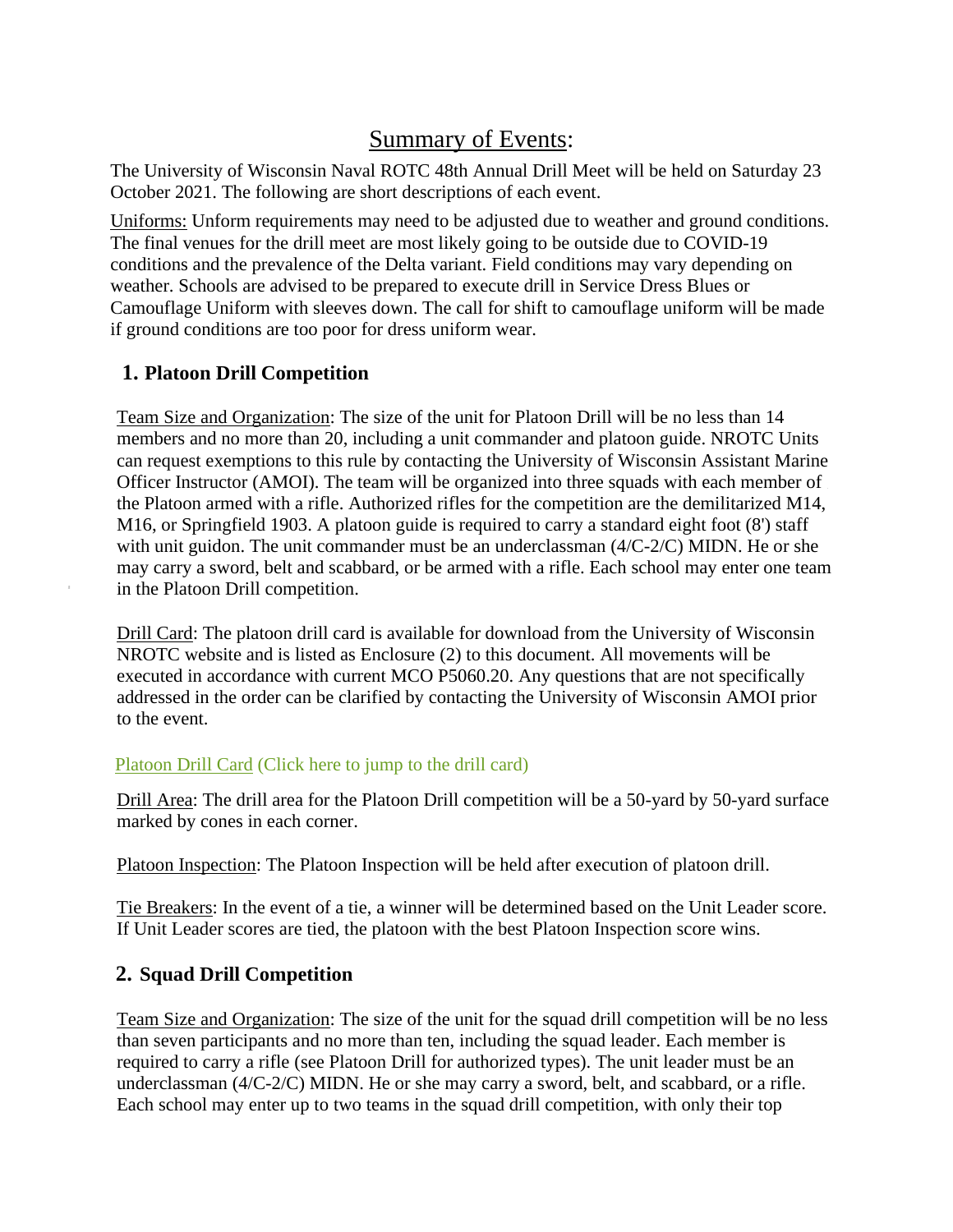team's score counting towards determining the overall winner.

Drill Card: The squad drill card is available for download from the University of Wisconsin NROTC website and is listed as enclosure (3) of this document. All movements will be executed in accordance with current MCO P5060.20. Any questions that are not specifically addressed in the order can be clarified by contacting the University of Wisconsin AMOI prior to the event.

## [Squad Drill Card \(](#page-11-0)Click here to jump to drill card)

Drill Area: The drill area for the Squad Drill competition will be a 30-yard by 30-yard surface marked by cones in each corner. As in past years, the surface will be field turf.

Squad Inspection: The Squad Inspection will be held after execution of squad drill.

Tie Breakers: In the event of a tie, a winner will be determined based on the Unit Leader score. If Unit Leader scores are tied, the Squad with the best Squad Inspection score wins.

# **3. Color Guard Competition**

Team Size and Organization: All NROTC color guard teams will consist of five members: three color bearers (National Ensign, Navy Colors, and Marine Corps Colors) and two riflemen. All color guard teams from other branches (Army, Air Force) shall consist of at least two-color bearers (National Ensign and Service Colors) and two riflemen. Each school may enter up to two color guard teams in the competition, with only the top team's score counting towards determining the overall winner.

Drill Card: The color guard drill card is available for download from the University of Wisconsin NROTC website and is listed as enclosure (4) to this document. All movements will be executed in accordance with current MCO P5060.20. Any questions that are not specifically addressed in the order can be clarified by contacting the University of Wisconsin AMOI prior to the event.

## [Color Guard Drill](#page-12-0) Card

Drill Area: The drill area for the Color Guard competition will be a 30-yard by 30-yard surface marked by cones in each corner.

## **4. Rifle/Pistol Team**

Overview: The UW Madison Naval ROTC shooting competition will take at place Deerfield Shooting Range (43 N Main St, Deerfield, WI 53531). The course of fire will be listed below in the enclosures. [Course of Fire \(](#page-13-0)Click here to jump to the enclosure)

Team Size: 4-8 participants. There may be one team for both rifle and pistol, or four for the pistol portion and four for the rifle portion.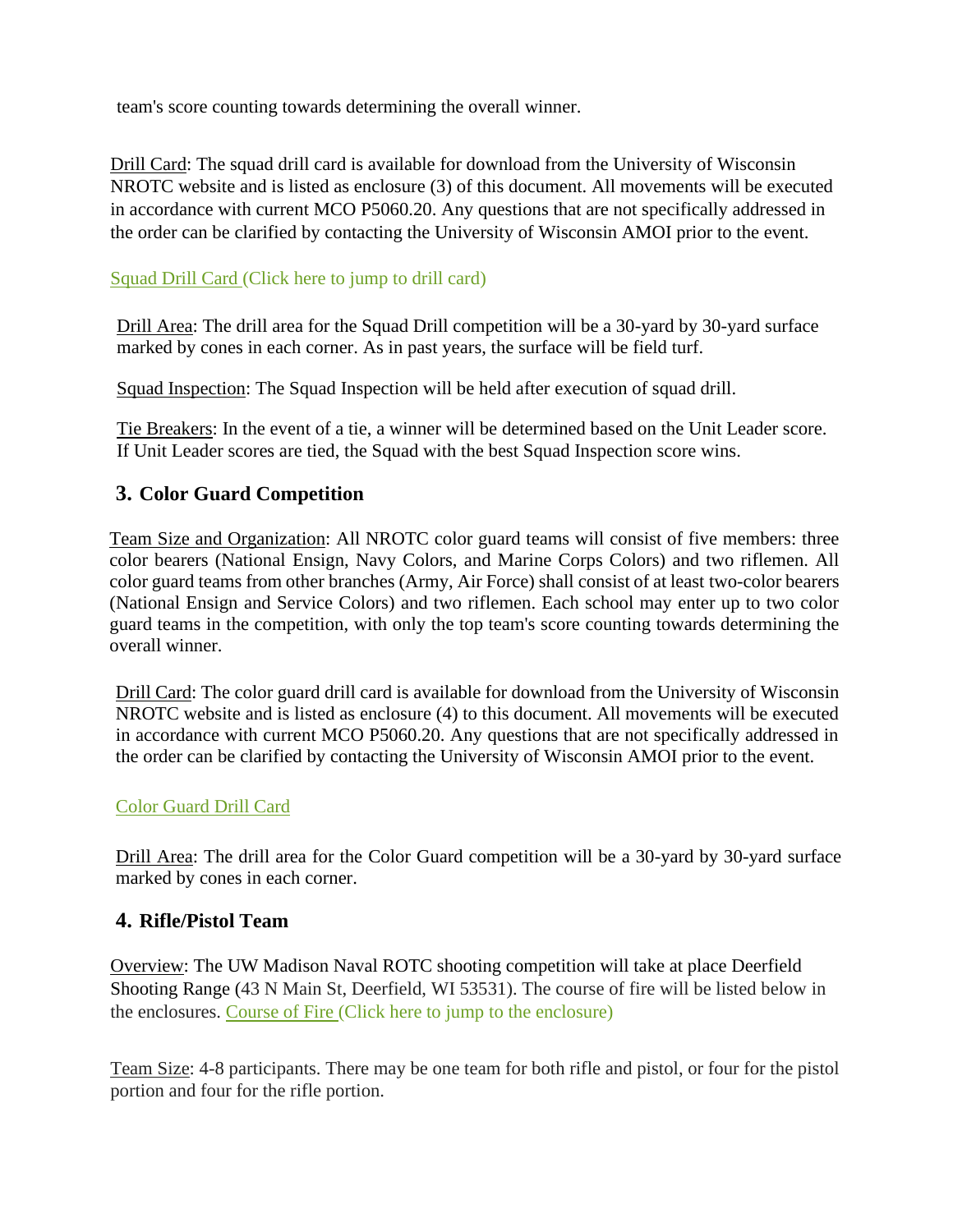# **5. Urban Adventure Race**

Overview: The UW Madison Naval ROTC Urban Adventure Race (UAR) will start and finish at the UW NROTC Unit located at 1610 University Avenue, Madison, WI. The course will travel throughout the campus area. Teams will be under constant supervision and may be observed by spectators throughout the course.

Team Size: Teams will be comprised of 4 participants, at least one female.

Uniform: Participants will wear Navy or Marine Corps approved boots (Navy coyote boots are authorized), Woodland MARPAT or NWU Type III trousers, and unit PT shirt for the race. It is required that each member of the team wear a glow belt during hours of darkness. Each individual must carry their own water, camelbaks are recommended. Water 1st aid stations will be provided throughout the course.

Course: The course length will be approximately 6 miles. The course will be continuous with teams stopping at various stations to conduct exercises. The UAR route and exercises can be downloaded from the University of Wisconsin Naval ROTC website and is listed as enclosure (6) to this document. UAR Map (Click here to jump to the course)

# **6. Flag Football Competition**

Overview: The UW Madison Naval ROTC Flag Football Competition will be tentatively located at the Near West Fields at 2001 Observatory Drive, Madison, WI. The Near West Fields are approximately a 10-minute walk from the University of Wisconsin NROTC unit.

Team Size: Teams will be comprised of 8 participants, at least one female, with a maximum of 5 substitutes.

Uniform: Participants will wear Navy or Marine Corps PT shorts with unit PT shirt for the game. Sweat bottoms and sweat tops will be allowed. Participants must bring a pair of athletic shoes or cleats for the game. If an individual plans to wear cleats, please also bring athletic shoes in case RecSports decides to prohibit the use of cleats in this event. Each individual is responsible for providing their own water source.

Tournament Rules/Regulations:

- a) Conduct: Players are expected to demonstrate exemplary sportsmanship. Participants must respect other players, as well as the decisions made by the referees. All rulings on the field are final. Failure to respect referees or other players may result in the dismissal from the tournament. Referees may choose to eject players and/or teams from the tournament at their discretion.
- b) Arrival: Teams must arrive 15 minutes before the start of the game. Failure to do so will result in forfeiture at the discretion of the Flag Football Tournament OIC.
- c) Scoring: Touchdowns will be 6 points with a chance for a 2-point conversion.
- d) Time: Each game shall consist of two 15-minute halves. The clock will be continuous,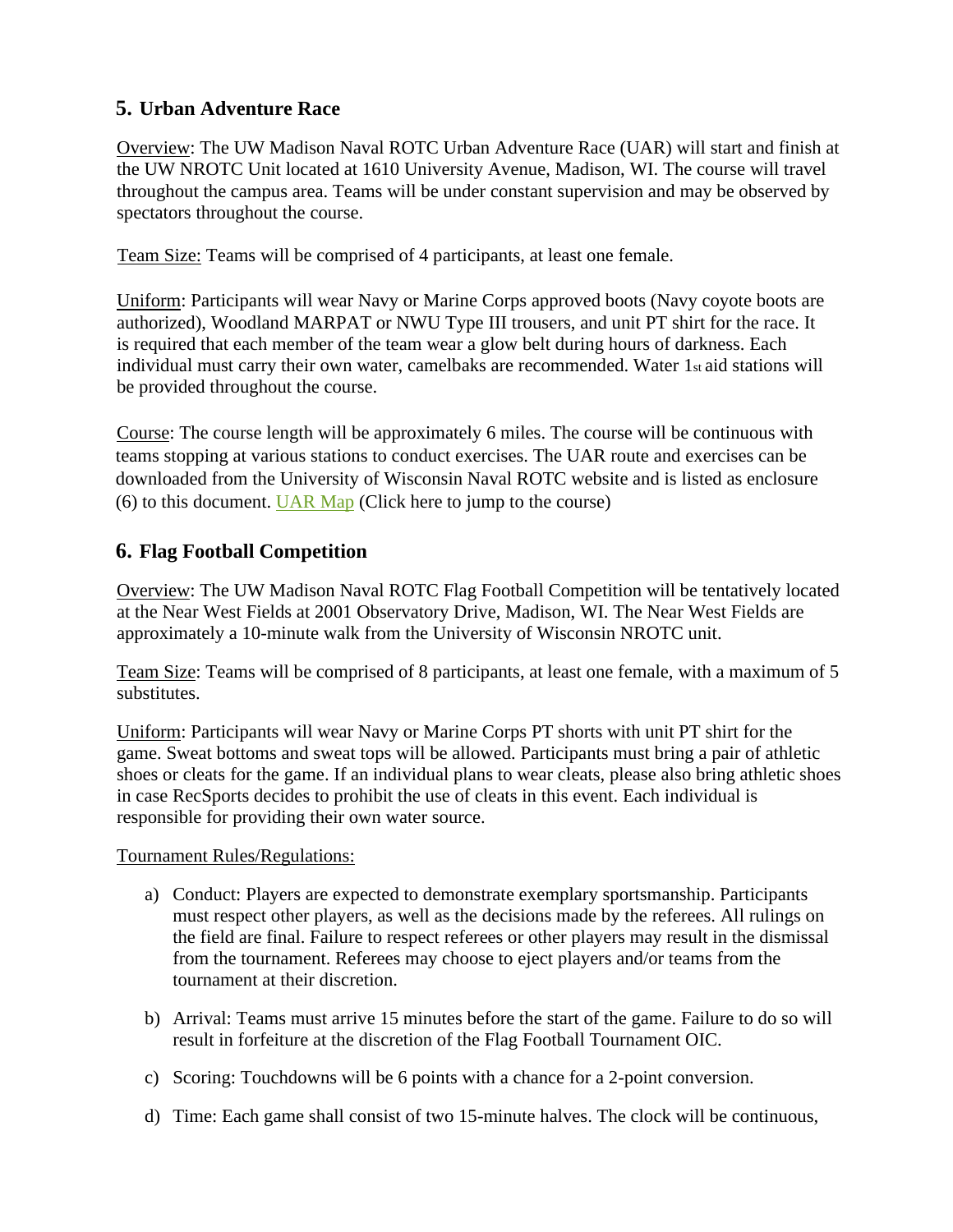only stopping for penalties, out-of-bounds, timeouts, etc.

- e) Overtime: In the case of a tie at the end of regulation, overtime will consist of each team getting a chance to score from the 20-yard line with only 4 downs. This will continue until there is a point deficit at the end of a pair of turns.
- f) Mercy Rule: If a team is losing by more than 40-points at any time in the second half, the game will be called off.
- g) Tournament Bracket: The bracket and the number of games each team will play will be based on the amount of interest in the event.

# **7. Knowledge Jeopardy**

Overview: Jeopardy will be played in one of the classrooms of the Wisconsin NROTC building. Questions will consist of both Navy and Marine Corps history, uniform, etc.

Team Size: Teams will be comprised of 2-4 participants.

Rules and Regulations:

- a) Format: Two general rounds played, each with six categories and five questions per category. Score per question in each category during the first round will increase incrementally from 200 to 1000. Scores during the second-round increase incrementally from 400 to 2000.
- b) General Round: Contestants will pick a category and number to reveal a question. After the question appears and is read aloud by the host, the team will have 15 seconds to come up with an answer. If correct, the team will be awarded points accordingly. If the answer is wrong, then no points will be awarded.
- c) Answer: Contestants will verbally give their answer using the sentence "What is…"
- d) Final Jeopardy: Contestants will have 30 seconds to submit their answers. Before the question is sent out by the host, contestants will submit their wager based on available points.
- e) Scoring: Winner will be awarded in accordance with the highest score after final jeopardy. If there is a tie, final jeopardy will occur again with a new question and wager.

## **8. Max Pull Ups Competition**

Overview: In honor of the United States Marine Corps 246<sup>th</sup> birthday this year on November 10, 2021, the Wisconsin NROTC unit will be having a race to 246 pull ups.

Team Size: 5-10 participants

Race: Each member will jump up to the pull up bar and perform as many pull ups as possible. Failure to fully extended and/or get chin above the bar will result in no rep counted. The school with the fastest time to complete 246 pull ups will win.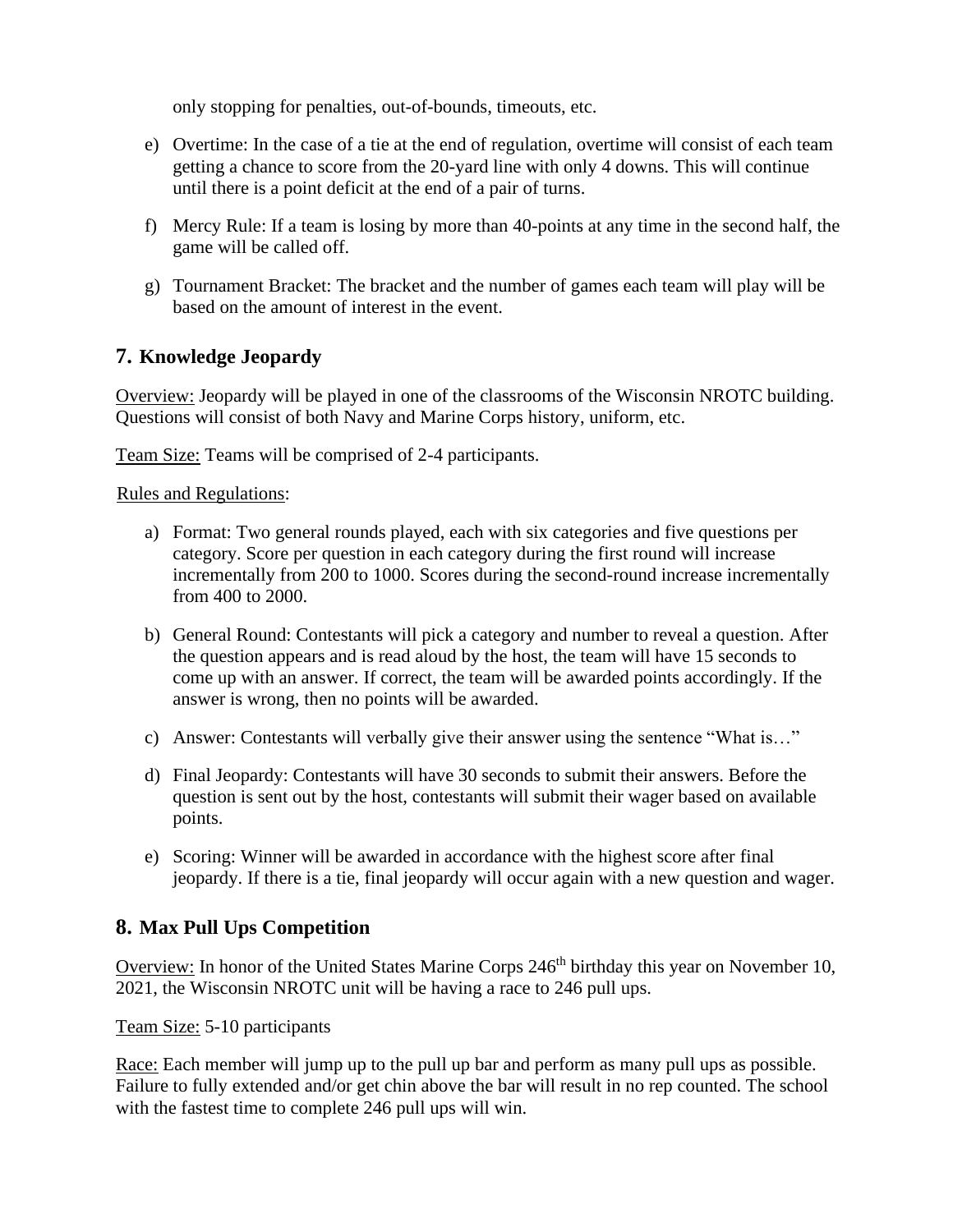## **Overall Winner**

The overall winner of the 2021 University of Wisconsin Fall Invite will be determined by adding all the points for each team from each event together. If units have entered more than one team in any event, only the top scoring team's score will be used to compute the overall winner. Each event holds a different weight in determining the overall winner:

> Platoon Drill 20% Squad Drill 15% Color Guard 15% Urban Adventure Race 20% Rifle 10% Pistol 10% Flag Football/Jeopardy/Pull Ups 10%

Tie Breakers: In the event of a tie 4 MIDN will be **RANDOMLY** selected from each school to hold a front plank. Last school standing wins. At the school's discretion MIDN who participated in the UAR or are injured may be replaced with another random participant.

#### **Awards Ceremony**

Execution: All units are encouraged to attend the awards ceremony which will be conducted after the conclusion of all events and the tallying of scores. If extenuating circumstances such as travel considerations exist, attendance is not mandatory, prior coordination of absence is required however, and units will be obligated to pay for the shipping and handling of their awards if they are not present at the ceremony.

Uniform: Attendants of the awards ceremony will be in unit polo or service uniform.

Awards: Awards will be presented for teams placing first, second, and third overall, and first through third in each event. The Max Pull-Up Winner will also be recognized.

## **Lunch**

UW NROTC will provide lunch to participants and event graders on Saturday, 23 October which will be covered by entrance fee of \$7.50 per attendant (MIDN/Staff). In order to keep costs low, a head count will be required from each participating unit which will be coordinated at a later date. For those interested in purchasing food elsewhere, a variety of venues will be open across campus.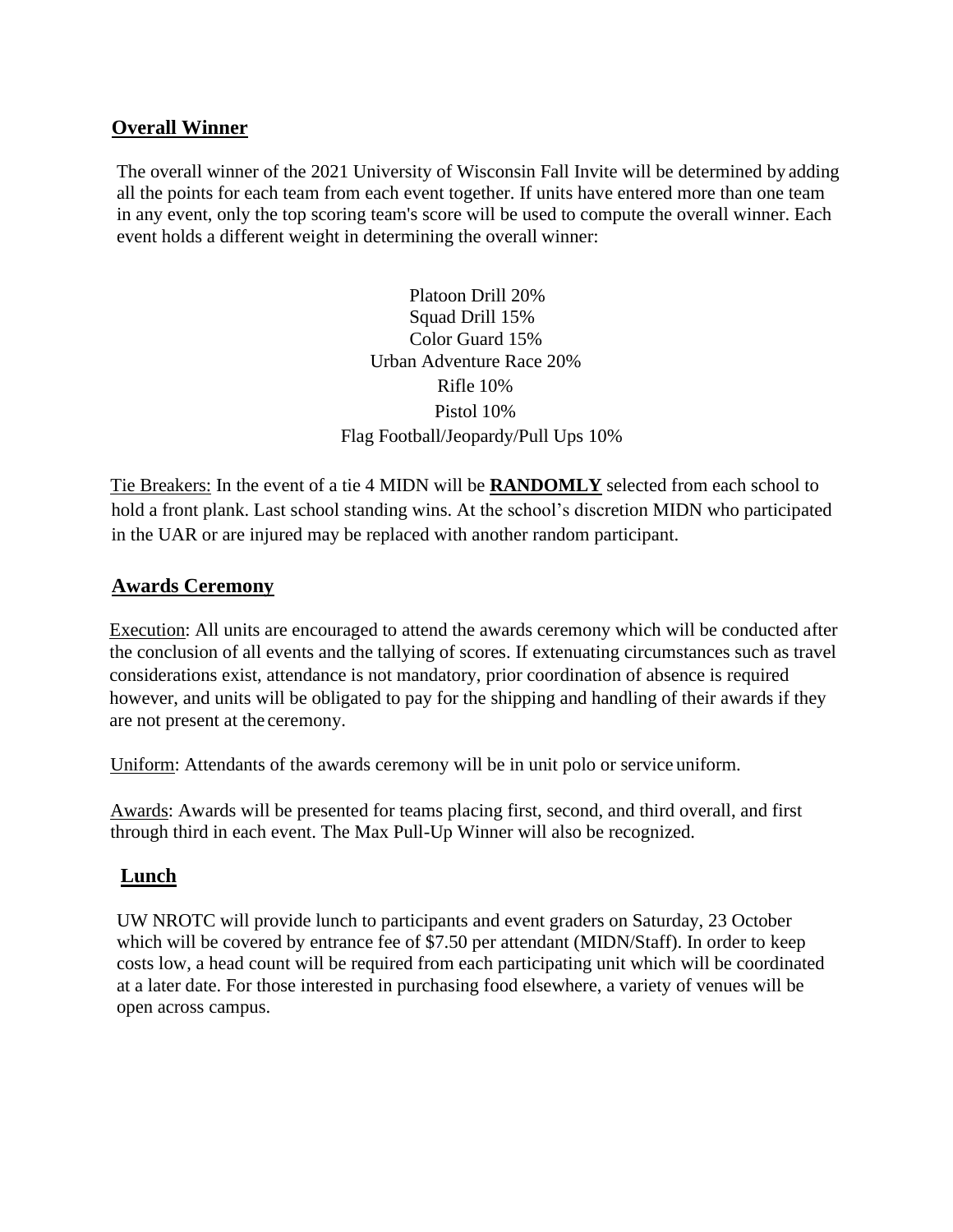## **UW Points of Contact**

- 1. AMOI: SSgt Smith, C. J. / [cjsmith29@wisc.edu](mailto:cjsmith29@wisc.edu) 217-474-9763
- 2. MIDN Coordinator: MIDN 2/C Guelker, J. / [jguelker@wisc.edu](mailto:drharris3@wisc.edu) 608-577-4350
- 3. UAR Coordinator: MIDN 3/C Aguirre Hernandez, S. / [aguirreherna@wisc.edu](mailto:aguirreherna@wisc.edu) 920-251-7996
- 4. Drill Events Captain: Not Assigned yet (Please route any questions to MIDN Cood.)
- 5. Rifle and Pistol Captain: Not Assigned yet (Please route any questions to MIDN Cood.)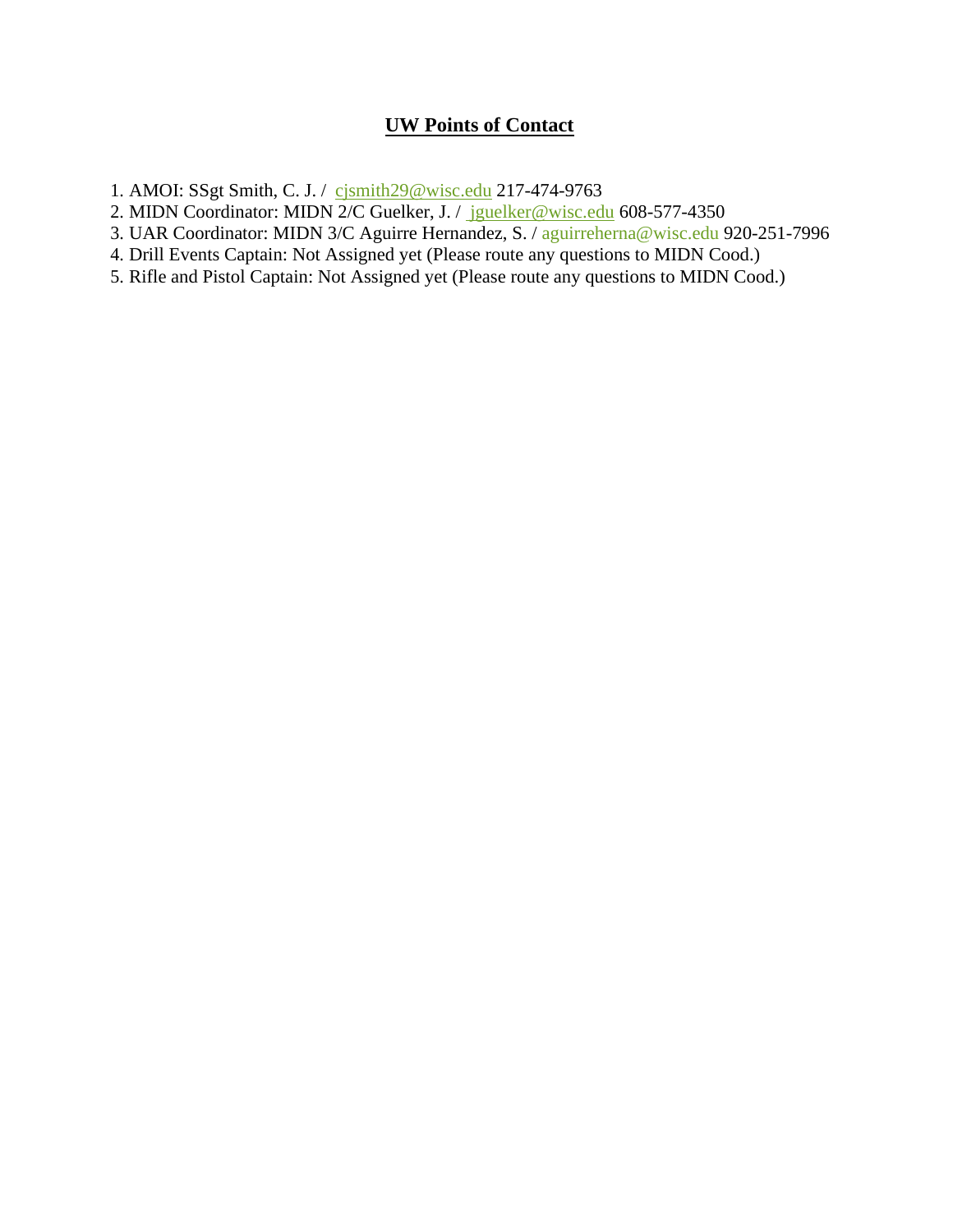#### Enclosures

- <span id="page-8-0"></span>1. [Drill Meet Entry](#page-9-0) Form
- 2. [Platoon Drill](#page-10-0) Card
- 3. [Squad Drill](#page-11-0) Card
- 4. [Color Guard Drill](#page-12-0) Card
- 5. [Course of](#page-13-0) Fire
- 6. UAR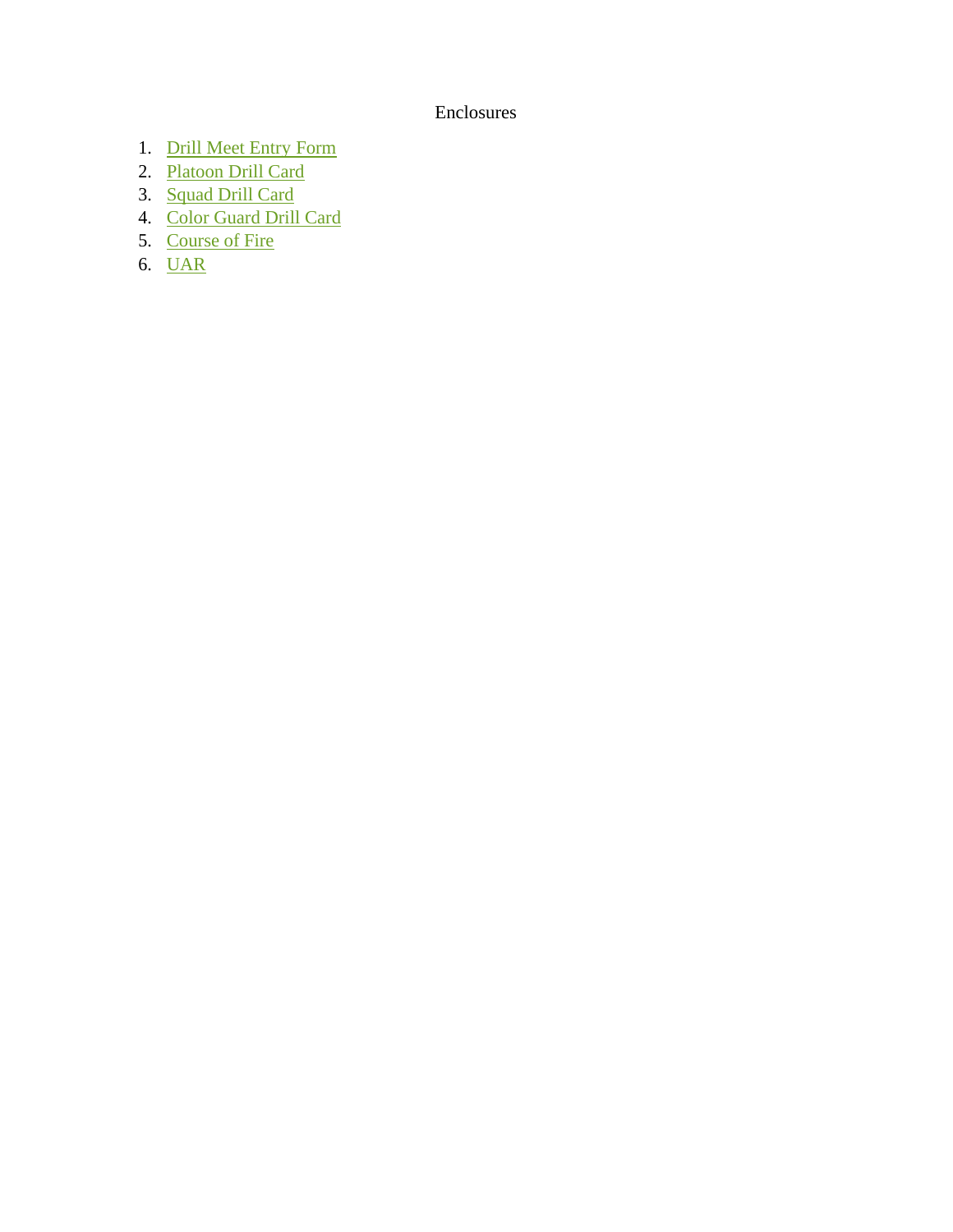#### <span id="page-9-0"></span>**University of Wisconsin Naval ROTC 48th Fall Invitational Official Entry Form**

| Form of Payment (circle one):              | Cash | Check                                                                                                          | Electronic |
|--------------------------------------------|------|----------------------------------------------------------------------------------------------------------------|------------|
| Point of Contact:<br>Name: Name<br>E-mail: |      | AMOI (if different from POC):<br>Name: $\frac{1}{\sqrt{1-\frac{1}{2}} \cdot \frac{1}{2}}$<br>Phone:<br>E-mail: |            |

The following is the list of events and fees for each event. Please indicate which event(s) your unit will be competing in, as well as the number of teams your unit will have competing in each event.

| Event                  | <b>Number of Teams</b> | <b>Cost/Team</b> | <b>Total</b> |
|------------------------|------------------------|------------------|--------------|
| Platoon Drill          |                        | \$40             |              |
| Squad Drill            |                        | \$40             |              |
| <b>Color Guard</b>     |                        | \$40             |              |
| <b>Adventure Race</b>  |                        | \$40             |              |
| Rifle/Pistol Team      |                        | \$40             |              |
| Flag Football          |                        | \$35             |              |
| Max Pull Ups           |                        | \$10             |              |
| Knowledge Jeopardy     |                        | \$10             |              |
| Chow                   |                        | \$7.50/Person    |              |
| <b>Total Fee</b>       |                        |                  |              |
| <b>Amount Enclosed</b> |                        |                  |              |

Key points:

- See information packet for team sizes and specifics.
- \$40 is for the one whole shooting team (includes both rifle/pistol team)
- Entry forms must be submitted no later than 5 OCT.
- Come with Cash or Check to pay entrance fee
	- o Payments must be made prior to the event
	- o Make checks payable to: **University of Wisconsin-Madison**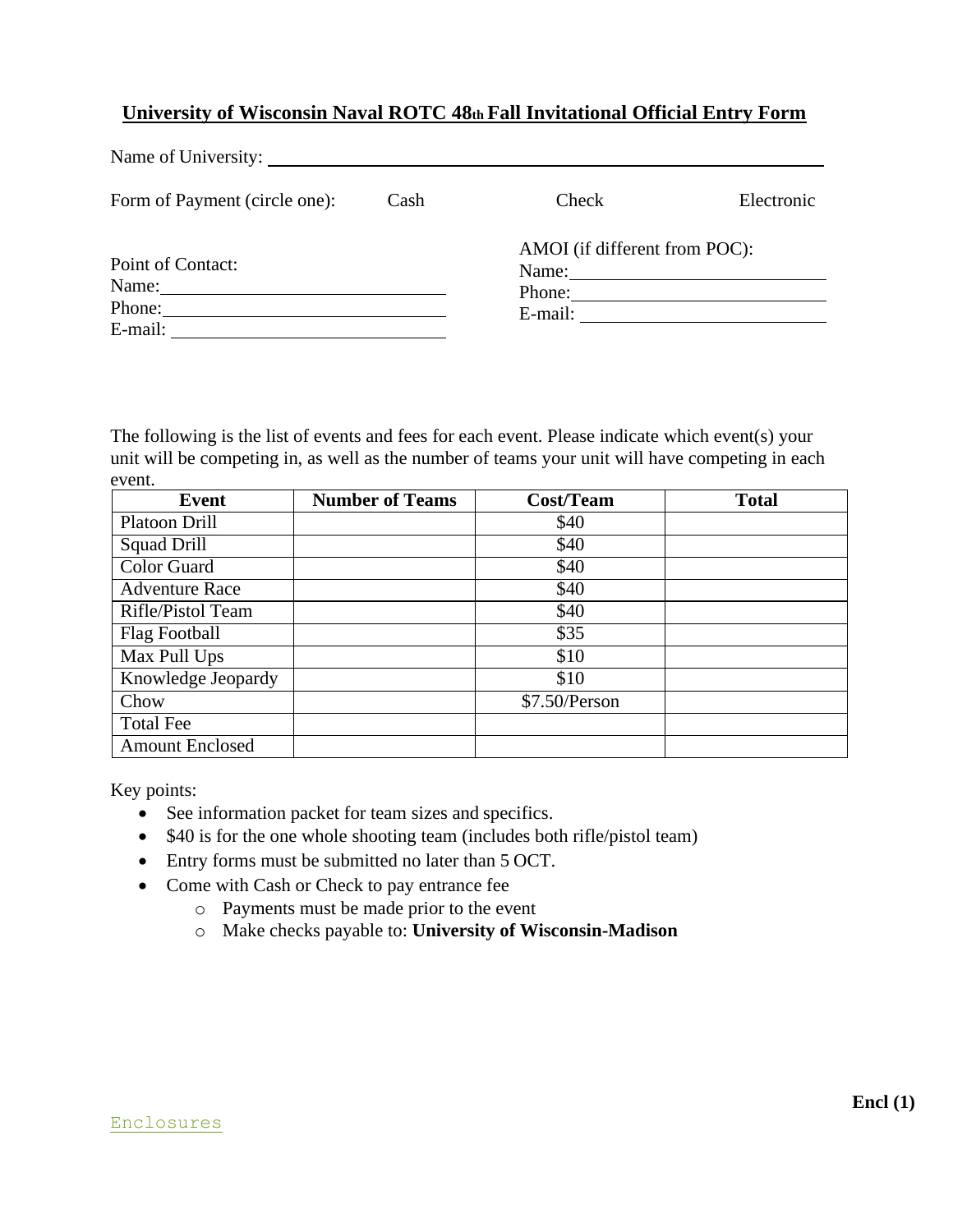<span id="page-10-0"></span>REPORTING PROCEDURE: GOOD MORNING/AFTERNOON GYSGT, MIDN SMITH REPORTS NAVAL ROTC (SCHOOL) ALL FORMED FOR THE CONDUCT OF DRILL EVALUATION

| Platoon Drill Card                                                                                                                                                                                                                                                                                                                                                                                                                                                                                                        | Drill Card (Inclement<br>Weather)                                                                                                                                                                                                                                                                                                                                                                                                    |
|---------------------------------------------------------------------------------------------------------------------------------------------------------------------------------------------------------------------------------------------------------------------------------------------------------------------------------------------------------------------------------------------------------------------------------------------------------------------------------------------------------------------------|--------------------------------------------------------------------------------------------------------------------------------------------------------------------------------------------------------------------------------------------------------------------------------------------------------------------------------------------------------------------------------------------------------------------------------------|
| 1. FORM PLATOON AT NORMAL INTERVAL<br>2. OPEN RANKS<br>3. PORT ARMS<br>4. LEFT SHOULDER ARMS<br>5. ORDER ARMS<br>6. PRESENT ARMS<br>7. PARADE REST<br>8. CLOSE RANKS<br>9. COLUMN RIGHT FROM THE HALT<br>10. CLOSE AND EXTEND WHILE MARCHING<br>11. COLUMN RIGHT<br>12. RIGHT OBLIQUE<br>13. RIGHT FLANK RETURN TO COLUMN<br>14. COLUMN LEFT (REPEAT)<br>15. LEFT FLANK RETURN TO COLUMN<br>16. MARCH TO THE REAR<br>17. COLUMN HALF LEFT<br>18. MARCHING MANUAL<br>19. COLUMN LEFT<br>20. PASS IN REVIEW<br>21. FALL OUT | 1. FORM THE PLATOON<br>2. OPEN RANKS MARCH<br>3. PORT ARMS<br>4. RIGHT SHOULDER ARMS<br>5. LEFT SHOULDER ARMS<br>6. ORDER ARMS<br>7. PRESENT ARMS<br>8. PARADE REST<br>9. CLOSE RANKS<br>10. SLING ARMS<br>11. TAKE INTERVAL<br>12. HAND SALUTE<br>13. ASSEMBLE<br>14. ADJUST SLINGS<br>15. LEFT/RIGHT FACE<br>16. ABOUT FACE (REPEAT)<br>17. TO THE REAR (REPEAT)<br>18. Close and Extend in<br>Column<br>19. MARK TIME/CHANGE STEP |
|                                                                                                                                                                                                                                                                                                                                                                                                                                                                                                                           |                                                                                                                                                                                                                                                                                                                                                                                                                                      |

Refer to:

[https://www.marines.mil/News/Publications/MCPEL/Electronic-](https://www.marines.mil/News/Publications/MCPEL/Electronic-Library-Display/Article/1867417/mco-506020-cancels-mco-p506020/)[Library-Display/Article/1867417/mco-506020-cancels-mco-p506020/](https://www.marines.mil/News/Publications/MCPEL/Electronic-Library-Display/Article/1867417/mco-506020-cancels-mco-p506020/)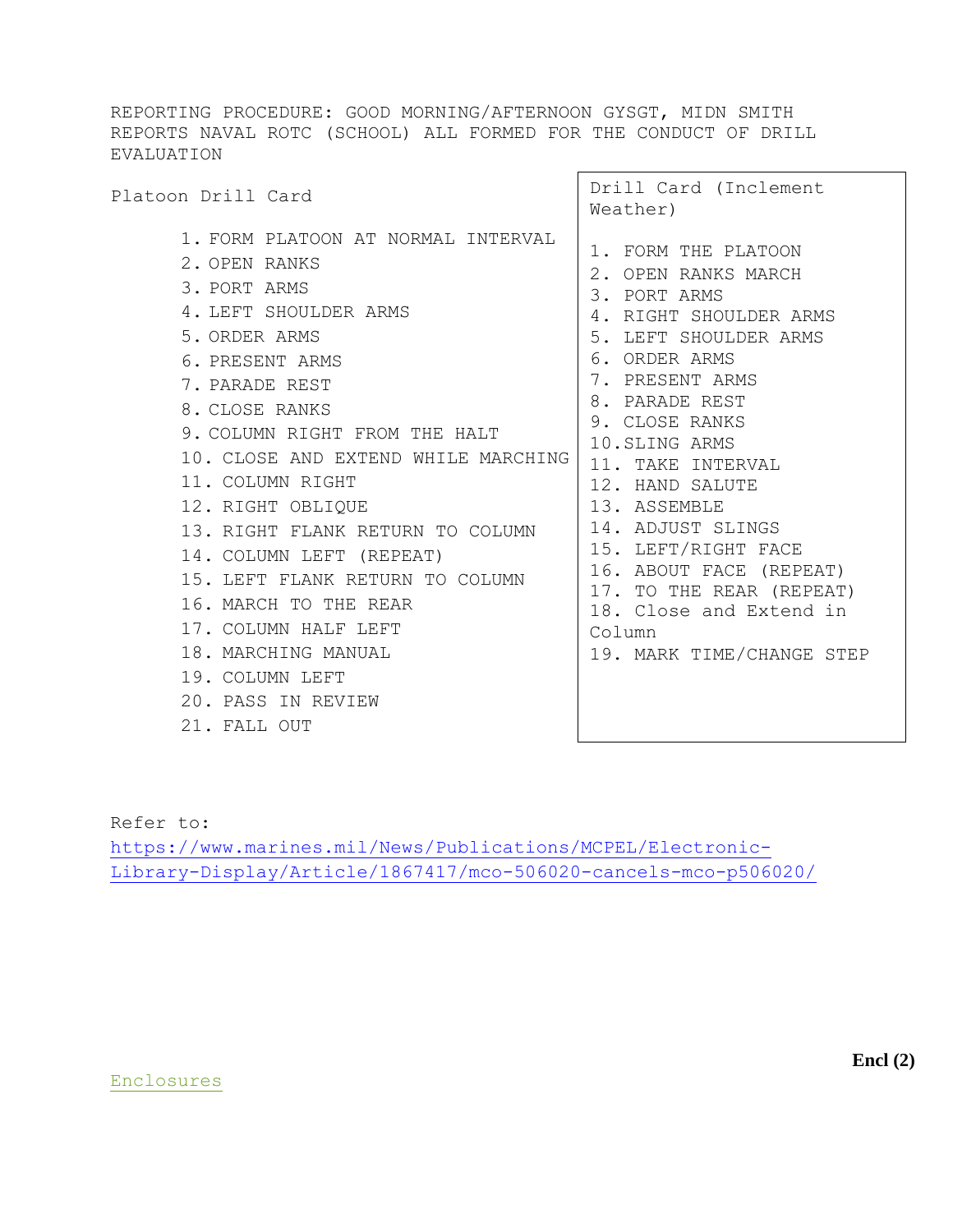<span id="page-11-0"></span>REPORTING PROCEDURE: GOOD MORNING/AFTERNOON GYSGT, MIDN SMITH REPORTS NAVAL ROTC (SCHOOL) ALL FORMED FOR THE CONDUCT OF DRILL EVALUATION

SQUAD DRILL CARD

1. FORM THE PLATOON (CLOSE INTERVAL) 2. EXTEND 3. LEFT SHOULDER ARMS 4. PORT ARMS 5. RIGHT SHOULDER ARMS 6. PARADE REST 7. COLUMN RIGHT (HALTED) 8. BY THE RIGHT FLANK 9. BY THE LEFT FLANK 10. TO THE REAR (X2) 11. COLUMN RIGHT 12. RIGHT OBLIQUE/MARK TIME 13. COLUMN LEFT 14. CHANGE STEP 15. COLUMN LEFT 16. LEFT OBLIQUE/HALF STEP 17. COLUMN LEFT 18. TO THE REAR (X2) 19. COLUMN HALF LEFT 20. COLUMN HALF LEFT 21. MARCHING MANUAL 22. DISMISSED

Refer to: [https://www.marines.mil/News/Publications/MCPEL/Electronic-](https://www.marines.mil/News/Publications/MCPEL/Electronic-Library-Display/Article/1867417/mco-506020-cancels-mco-p506020/)[Library-Display/Article/1867417/mco-506020-cancels-mco-p506020/](https://www.marines.mil/News/Publications/MCPEL/Electronic-Library-Display/Article/1867417/mco-506020-cancels-mco-p506020/)

#### [Enclosures](#page-8-0)

**Encl (3)**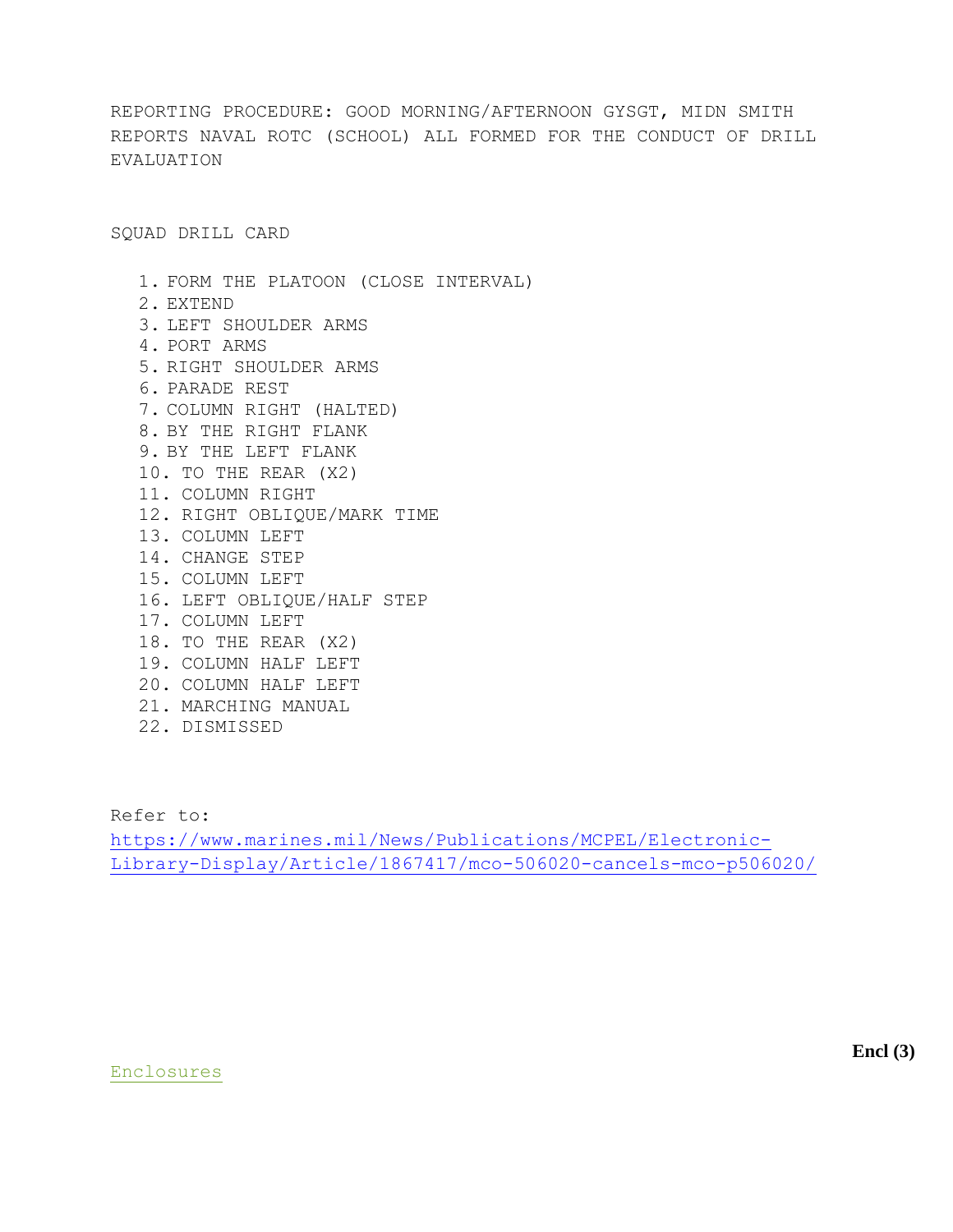<span id="page-12-0"></span>REPORTING PROCEDURE: GOOD MORNING/AFTERNOON GYSGT, MIDN SMITH REPORTS NAVAL ROTC (SCHOOL) ALL FORMED FOR THE CONDUCT OF DRILL EVALUATION

Color Guard Drill Card

1. REPORT

- 2. CARRY COLORS PRESENT COLORS
- 3. ORDER COLORS
- 4. PARADE REST
- 5. CARRY COLORS
- 6. FORWARD MARCH
- 7. RIGHT WHEEL
- 8. LEFT ABOUT
- 9. MARK TIME
- 10. LEFT WHEEL
- 11. EYES RIGHT
- 12. RIGHT WHEEL
- 13. EYES RIGHT
- 14. DISMISSED

Refer to:

[https://www.marines.mil/News/Publications/MCPEL/Electronic-](https://www.marines.mil/News/Publications/MCPEL/Electronic-Library-Display/Article/1867417/mco-506020-cancels-mco-p506020/)[Library-Display/Article/1867417/mco-506020-cancels-mco-p506020/](https://www.marines.mil/News/Publications/MCPEL/Electronic-Library-Display/Article/1867417/mco-506020-cancels-mco-p506020/)

#### [Enclosures](#page-8-0)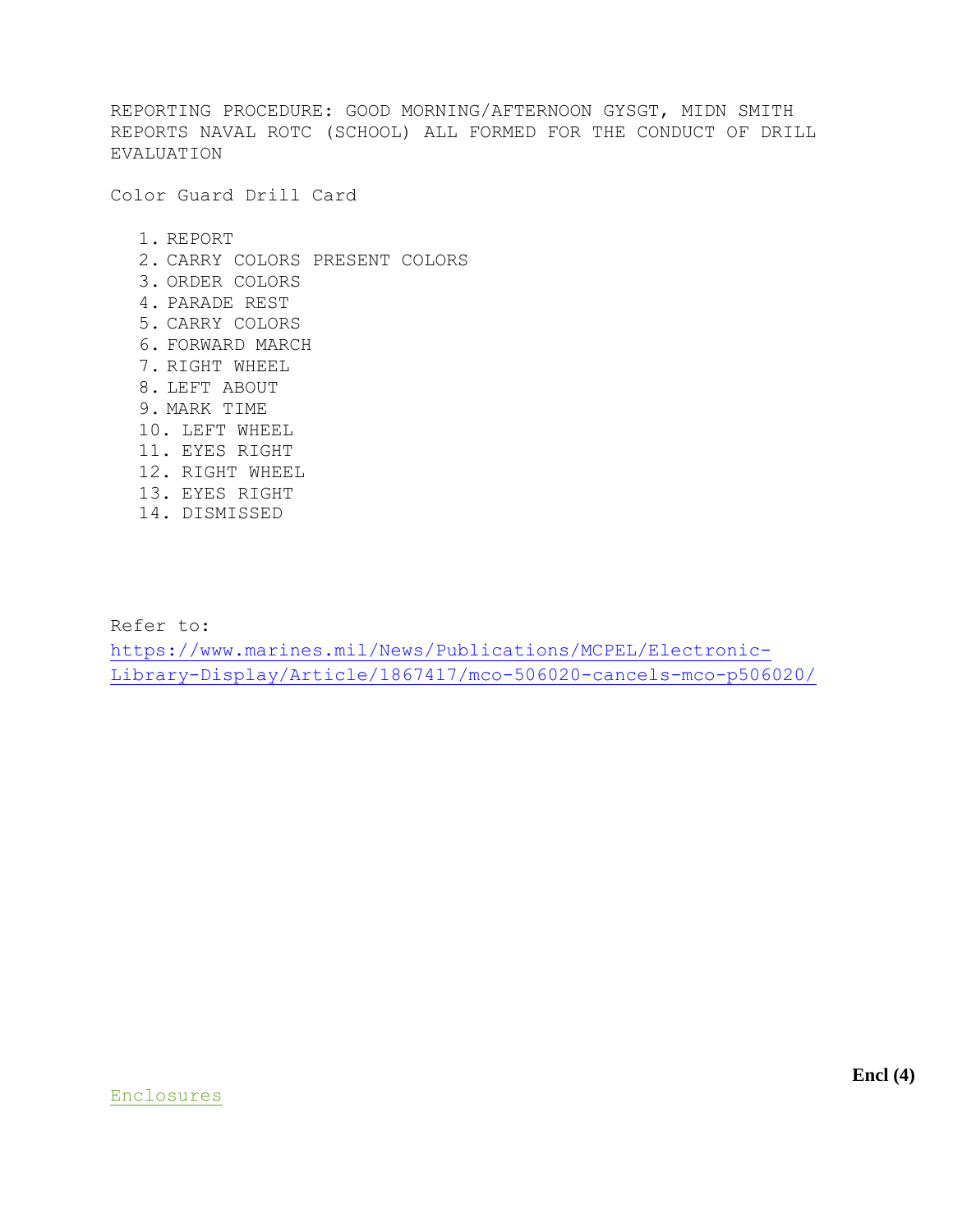# **RIFLE/PISTOL RANGE SAFETY BRIEF**

<span id="page-13-0"></span>Welcome to the 2021 University of Wisconsin, Naval ROTC Rifle and Pistol Competition.

My name is , I am the Range Safety Officer while you are at the Range, and will be

calling all commands for this evolution. My assistants will be:

MIDN .

1. (If not inside range) When you get into the range, the area on the left in front of the glassis the ready area.

Your Firing Point is your own individual firing position located between each partition. The Firing Line is the imaginary line between your left and right partitions. No one will proceed to the firing line until instructed to do so by the RSO.

2. We follow the Marine Corps 4 safety rules:

- (1.) Treat every weapon as if it were loaded.
- (2.) Never point your weapon at anything you do not intend to shoot.
- (3.) Keep your finger straight and off the trigger until you are ready to fire.
- (4.) Keep the weapon on safe until you are ready to fire.

When moving weapons to and from the firing line, actions will be open and the muzzle pointed up. At no time will weapons or magazines will be loaded in the ready area.

3. All range commands will come from the RSO. I will quickly go over the commands that you will receive while on the range:

You Are In Your Prep Time: This is your time to prepare your shooting area.

It is also your time to sight in and find a good shooting position. No rounds will be loaded at this time.

Load: Load your magazine into the weapon and make ready on your own.

Unload: Remove any ammunition that you have in the chamber of your weapon.

Unload Show Clear: Remove any ammunition that you have in the chamber of your weapon and hold up the weapon so that the RSO can verify that it is clear.

Cease Fire: Immediately stop firing. Take your finger off of the trigger and wait for further instructions from the RSO.

Range Buzzer: Signifies the beginning and end of a shooting period.

4. Range Rules: While on the range safety is paramount. Any one can call ceasefire. If at any time while on the range if someone sees an unsafe act they should call "ceasefire" and bring it to the attention of the RSO.

When on the line, all shooters must obey the following: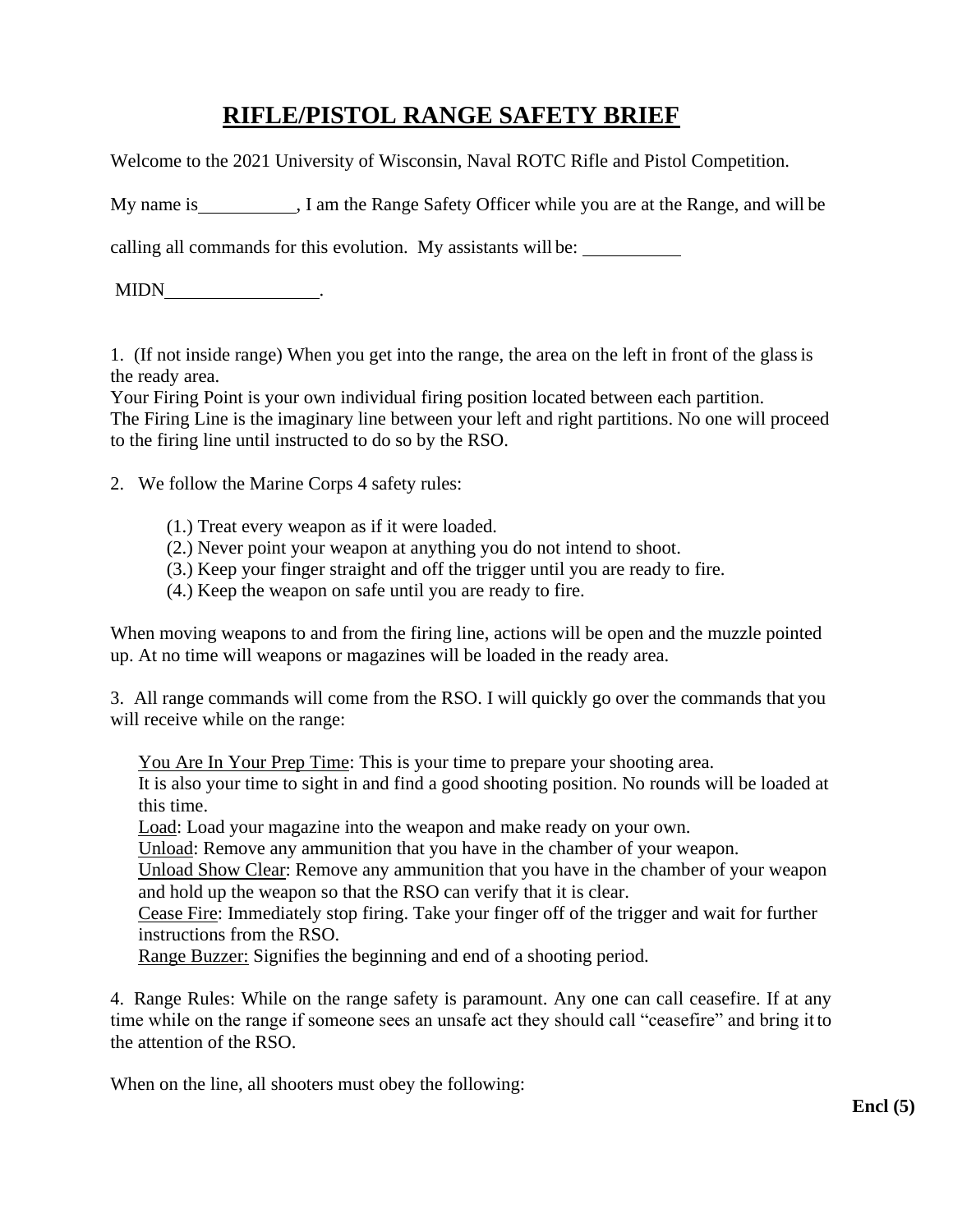- All shooters will take commands from the RSO.
- Do not load weapons until instructed to do so.
- All weapons on the line will be pointed down range at all times.
- When not in use or changing shooting positions, weapons will have the actions to the rear.
- At no time will any part of your body be forward of the firing line while firing is in progress.
- Failure to obey the commands of the RSO or safety violators will result removal from the range
- The RSO has the final say in all manners pertaining to this range.
- Ensure that all targets are marked with your name, school, and position/ stage.
- While on the firing line hearing and eye protection is mandatory.

5. Emergency Procedures: A fire extinguisher and phone is located in the hall and in the sound booth. A first aid kit is located in the sound booth. In case of an emergency you should dial 911, the address is 2125 Commercial Avenue. In case of a fire, leave your weapon and any other gear at your firing point and proceed out the hatch and take the next two rights, form up outside the building on the sidewalk.

#### **Rifle**

1. A quarter course will be fired with 5 rounds in each of the three basic positions: Prone, Kneeling, and Standing. All shooters must start in the prone position.

2. The distance is 50 feet.

3. NRA A-36 targets will be issued to team captains. Each shooter will label his target with their name, school and position.

4. There will be a 5-minute preparation period to allow shooters to set up mats, scopes, or other equipment. The shooting portion will be 15 minutes and begins when given the command targets. This time includes position changes and any spotter shots taken.

5. An unlimited number of spotter shots are allowed for each position, however if a shooter has a flyer (a shot that is outside the spotter ring), it will be scored as a miss to the closest bulls eye.

6. Units using range weapons will use range ammunition.

7. Each team member must provide his own shooting accessories (spotter scopes, shooting mats, etc.)

8. Ties will be determined by the number of bull's eyes in the standing position.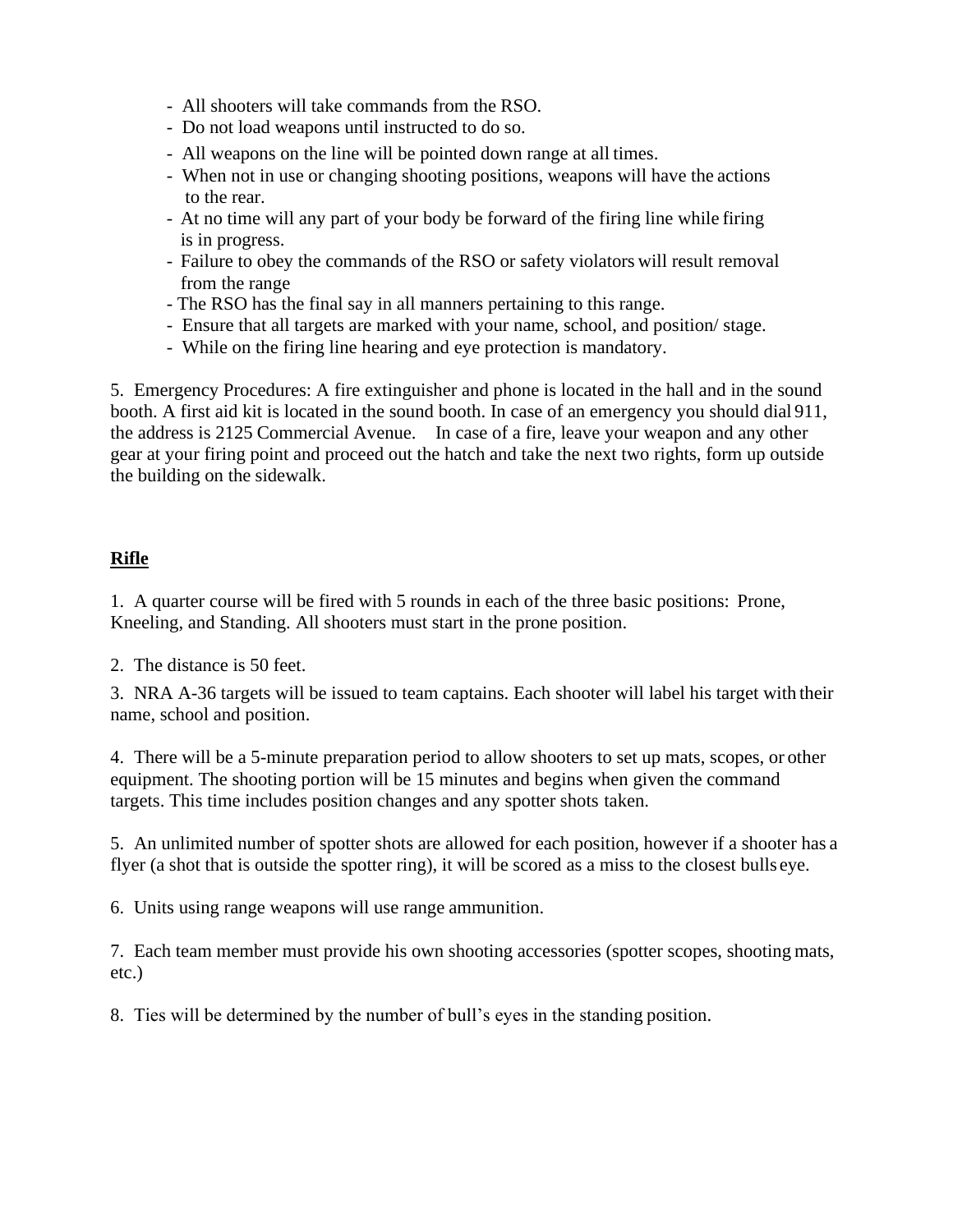#### **Pistol**

1. In a time limit of 15 minutes, shooters will fire (15) rounds using (3) magazines of (5) rounds each. Shooters will load and unload on their own.

2. Shooters may use one handed Olympic style technique, the two handed thumbs forward grip, or the two handed interlocked thumbs grip.

- 3. The distance is 15 feet.
- 4. NRA B-33 targets will be issued to team captains. Each shooter will label his target with their name, school and position or stage.
- 5. Units using range weapons will use range ammunition.

6. The weapon will be in the ready position prior to any stage fire (DEMONSTRATE READY POSITION). The weapon will not be brought up until you hear the command targets. You are not authorized to use any form of artificial support while firing.

7. Alibi rounds: If a shooter has legitimate alibi rounds the shooter will shoot an additional minute per alibi round.

8. Ties will be determined by the number of bull's eyes.

#### **\*\* ANY QUESTIONS? \*\***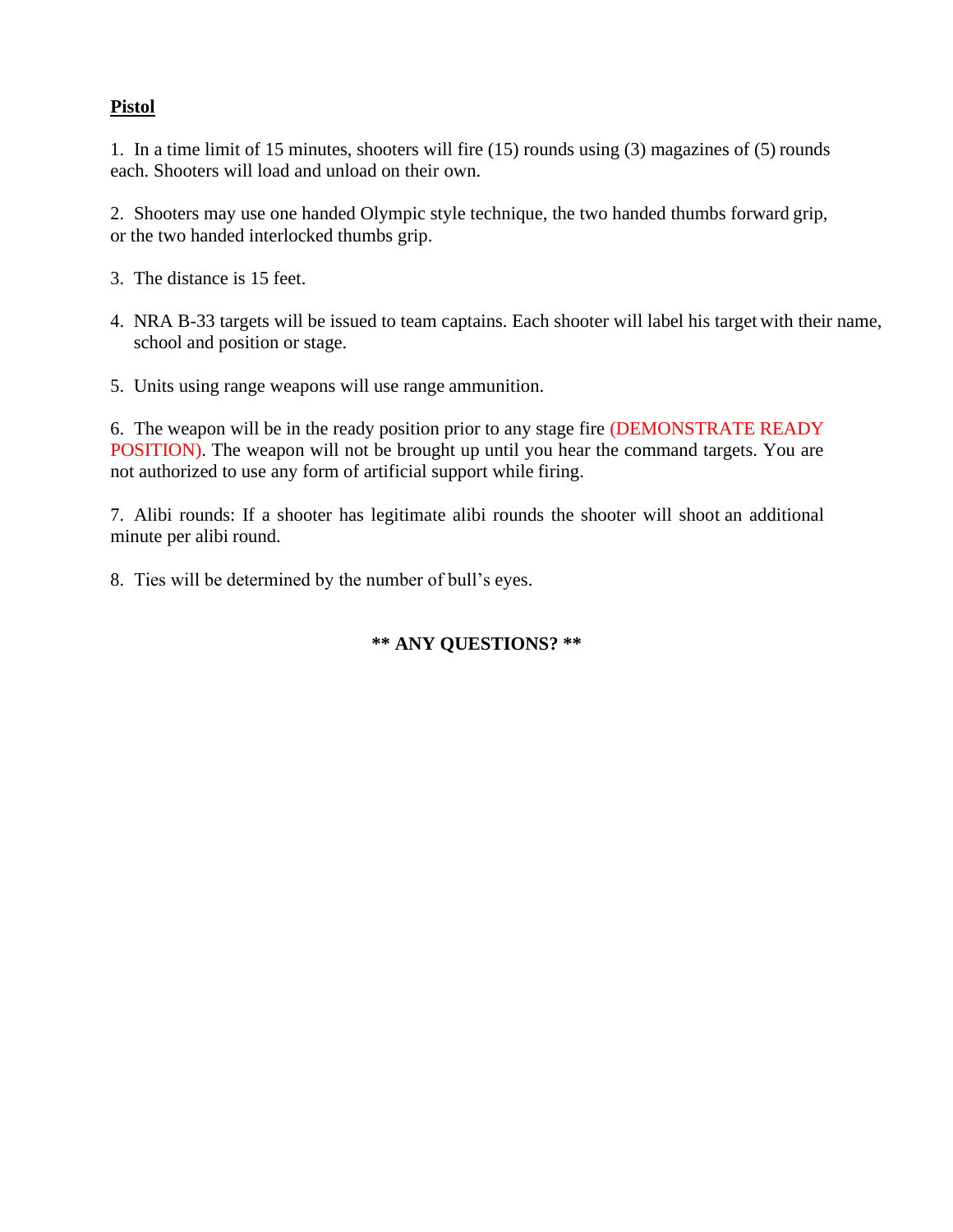## **PISTOL COMMANDS**

#### **SIGHTING TIME**

-SHOOTERS THIS IS YOUR FIVE MINUTE PRACTICE TIME, WERE YOU ARE AUTHORIZED TO SHOOT (5) SIGHTING SHOTS IN A TIME LIMIT OF FIVE MINUTES.

-SHOOTERS YOUR TIME BEGINS WHEN YOU RECEIVE THE COMMAND TARGETS.

-SHOOTERS WITH A MAGAZINE OF FIVE ROUNDS LOAD AND MAKE READY.

-IS THE LINE READY?

-READY ON THE LEFT.

-READY ON THE RIGHT.

-THE LINE IS READY.

**-TARGETS!!!**

**-CEASE FIRE!!!**

**-Unload Show Clear.**

#### **BRING TARGETS TO FIRING LINE**

SHOOTERS TAKE DOWN THAT PRACTICE TARGET AND PUT UP YOUR SLOW FIRE TARGET. MAKE SURE THAT YOU PUT THE SLOW FIRE TARGET UP IN THE CARRIAGE.

#### **SLOW FIRE**

-SHOOTERS THIS IS YOUR COMPETITION STAGE OF SLOW FIRE, FIRING TOTAL OF (15) ROUNDS FROM (3) MAGAZINES OF (5) ROUNDS EACH, IN A TIME LIMIT OF 15 MINUTES.

-SHOOTERS YOUR TIME BEGINS WHEN YOU RECEIVE THE COMMAND TARGETS.

-SHOOTERS WITH A MAGAZINE OF FIVE ROUNDS LOAD AND MAKE READY.

-IS THE LINE READY?

-READY ON THE LEFT.

-READY ON THE RIGHT.

-THE LINE IS READY.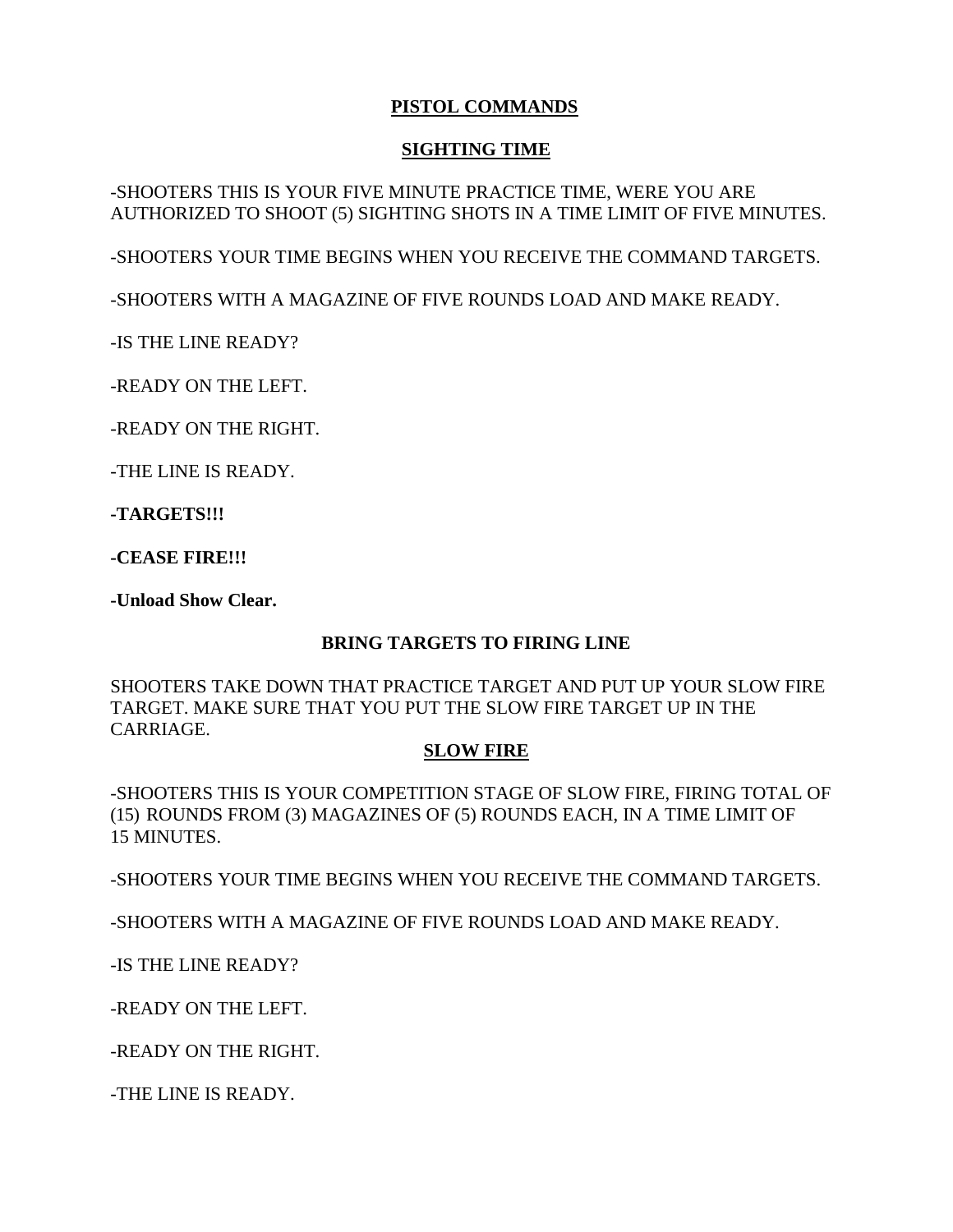**-TARGETS!!!**

**-CEASE FIRE!!!**

**-Unload Show Clear.**

*-ARE THERE ANY SAVED ROUNDS OR ALIBIS ON THE FIRING LINE?*

ALIBI SHOOTERS THIS IS YOUR ALIBI STAGE. FIRING A TOTAL OF ROUNDS IN A TIME LIMIT OF MINUTES.

-SHOOTERS YOUR TIME BEGINS WHEN YOU RECEIVE THE COMMAND TARGETS

-SHOOTERS LOAD AND MAKE READY.

-IS THE LINE READY?

-READY ON THE LEFT.

-READY ON THE RIGHT.

-THE LINE IS READY.

**-TARGETS!!!**

**-CEASE FIRE!!!**

**-Unload Show Clear.**

#### **RIFLE COMMANDS**

-SHOOTERS THIS IS YOUR 5 MINUTE PREP TIME. THIS IS YOUR TIME TO SQUARE AWAY YOU'RE SHOOTING AREA AND FIND A GOOD SHOOTING POSITION.

-SHOOTERS THIS IS YOUR FIVE MINUTE PRACTICE TIME, WERE YOU ARE AUTHORIZED TO SHOOT (5) SIGHTING SHOTS IN A TIME LIMIT OF FIVE MINUTES.

-SHOOTERS YOUR TIME BEGINS WHEN YOU RECEIVE THE COMMAND TARGETS.

-SHOOTERS LOAD AND MAKE READY.

-IS THE LINE READY?

-READY ON THE LEFT.

-READY ON THE RIGHT.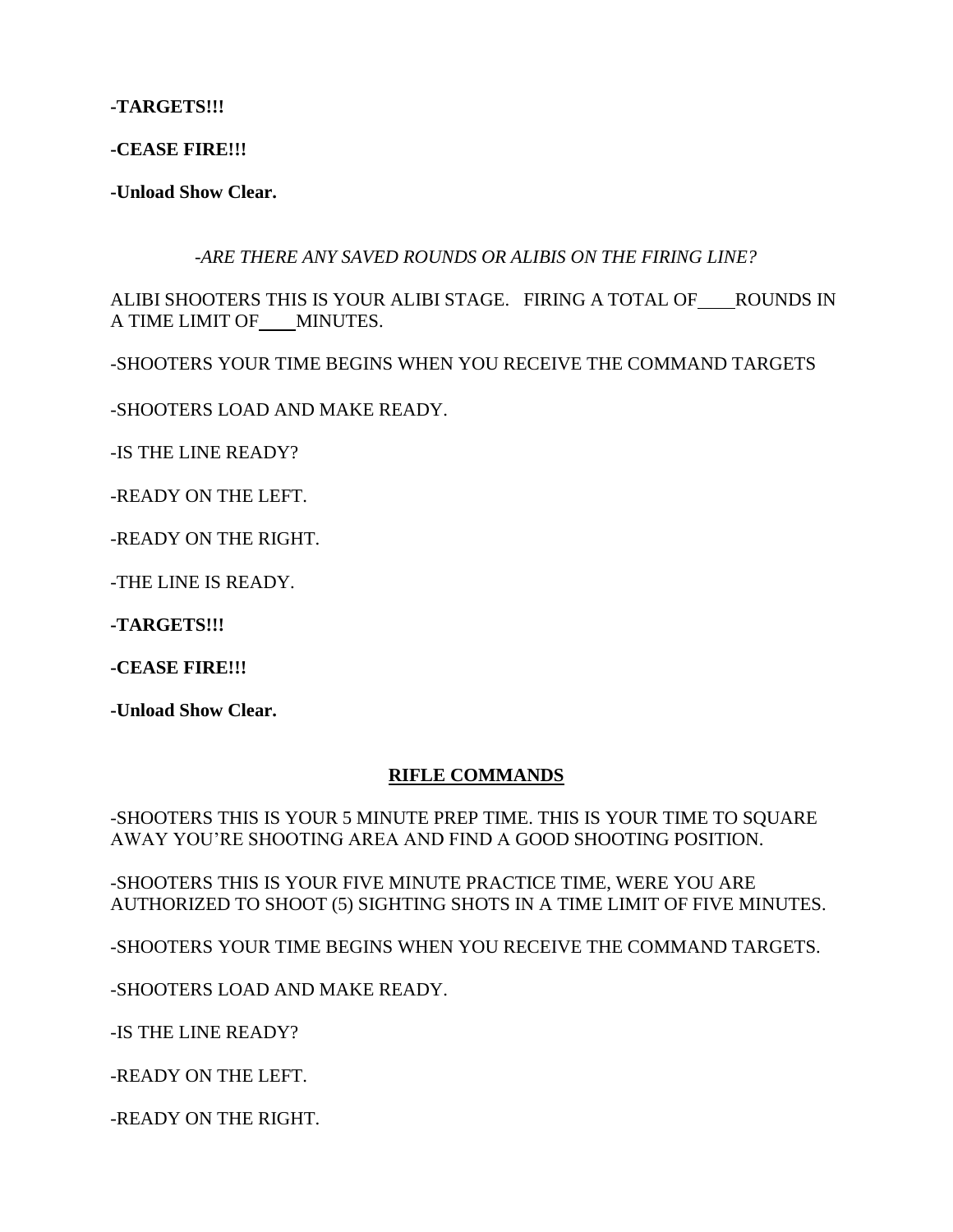-THE LINE IS READY.

-TARGETS!!!

**-CEASE FIRE!!!**

**-Unload Show Clear.**

-SHOOTERS THIS BEGINS YOUR COMPETITION TIME, FIRING 5 ROUNDS PRONE, 5 ROUNDS, KNEELING, AND 5 ROUNDS STANDING IN A TIME LIMIT OF 15 MINUTES.

-SHOOTERS YOUR TIME BEGINS WHEN YOU RECEIVE THE COMMAND TARGETS.

-SHOOTERS LOAD AND MAKE READY.

-IS THE LINE READY?

-READY ON THE LEFT.

-READY ON THE RIGHT.

-THE LINE IS READY.

**-TARGETS!!!**

**-CEASE FIRE!!!**

**-Unload Show Clear.**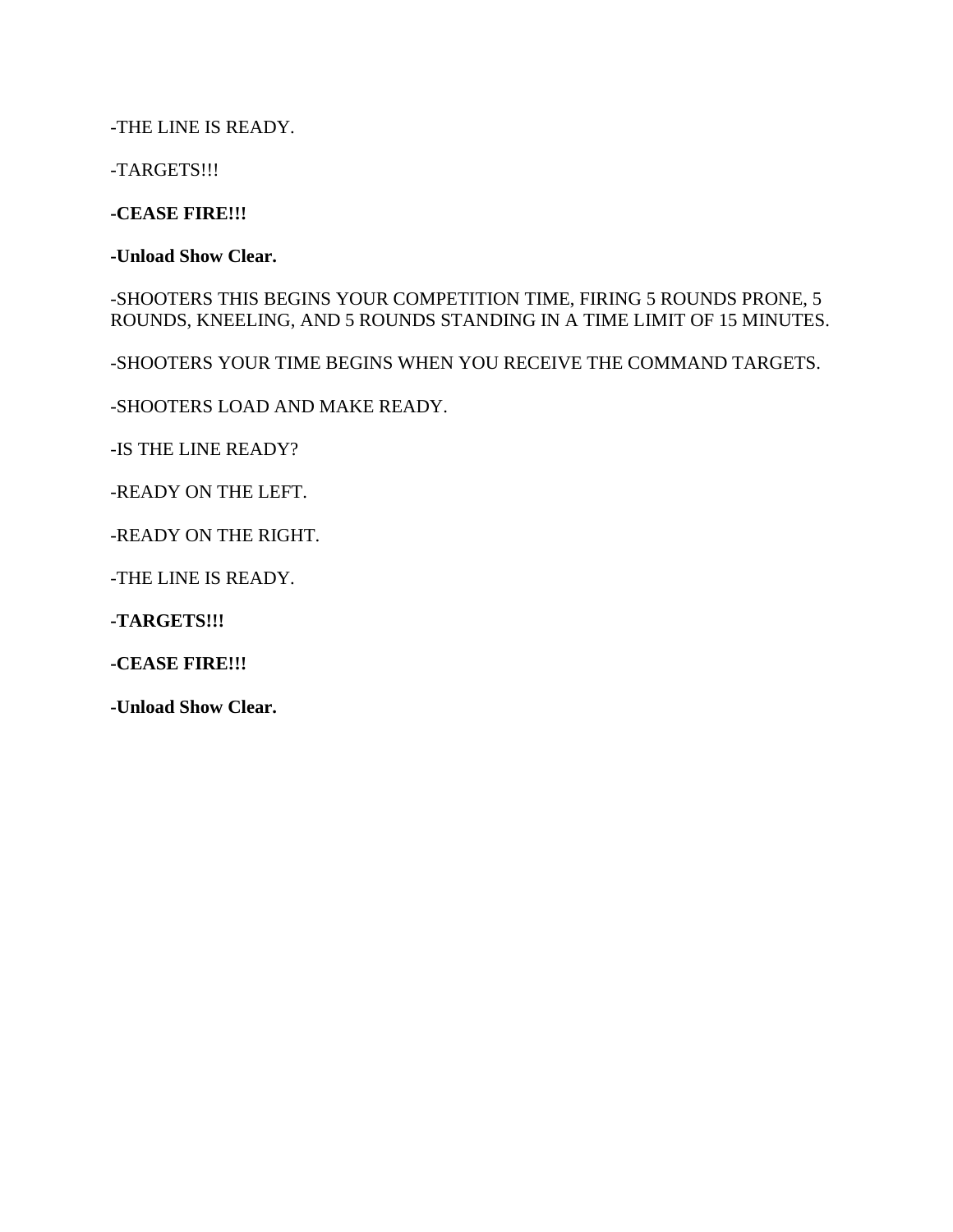# **UW Madison UAR Route and Workout Instructions**

The UAR event will consist of an approximately six mile run with intermittent exercise stations. Before the race, each team will pack their own packs to their liking. The exercises will both be done as individuals and as teams. If an exercise or group of exercises at a given stop have the word "team" in bold after it, the reps may be broken up between the team members. If the exercise has the word "individual" after it, each team member will complete the specified number of reps at their own pace. The running distance between exercise stations ranges from about .2 miles to around 1 mile. A bike marshal will be with every team to ensure the correct exercises are done, and the right route is taken. Within the course, there are two water stations and two safety observer stations.

Below is a list of exercises that will be completed throughout the race.

- $\circ$  8 rope climbs (2 weighted) team. Each member will complete 2 climbs with on member completing their climbs with a 25lb. weighted vest
- o 300 burpees, 200 push-ups, 100 body squats team
- o 30 spiderman pushups individual
- o 40 jump squats– individual
- o 15 dive bomber, 15 wide grip, and 15 normal pushups at the top of Bascom hill each time – individual
- o 200 burpees team
- o 150 Pullups team (1 team member at a time)
- o 25 4-count flutter kicks, 25 oblique crunches (each side), and 25 leg raises per team member – individual
- o Buddy drags, 50 yards out and 50 yards back each member will complete one out and back
- o 400 ammo presses team
- o Run 100 yards down and back with two ammo cans each team memberwill complete one down and back.
- o 2:30 minute plank
- o 300 air squats
- o 4 rope climbs (1 weighted) team. Each team member will complete one climb
- 1. The event will begin with (8) combined team rope climbs. Each member of the team must climb the rope twice. If a member is unable to complete the rope climb twice, a penalty of a 2-minute plank will be performed as a **team**. Two of the rope climbs must be completed while a team member is wearing a 25 lb. vest.
- 2. After the rope climbs, the teams will proceed out the side hatch and will follow the bike marshal over the white bridge to Dejope Field where they will execute 300 burpees, 200 push-ups, 100 body squats as a **team.**
- 3. Next, follow the bike marshal about .25 miles up Observatory Dr. to Observatory Hill where each team member will perform 30 spiderman push-ups as **individuals.**
- 4. The teams will then continue in the same direction down Observatory Dr. and take a right at Charter St. and head to the bottom of the steps between Van Vleck and Ingraham.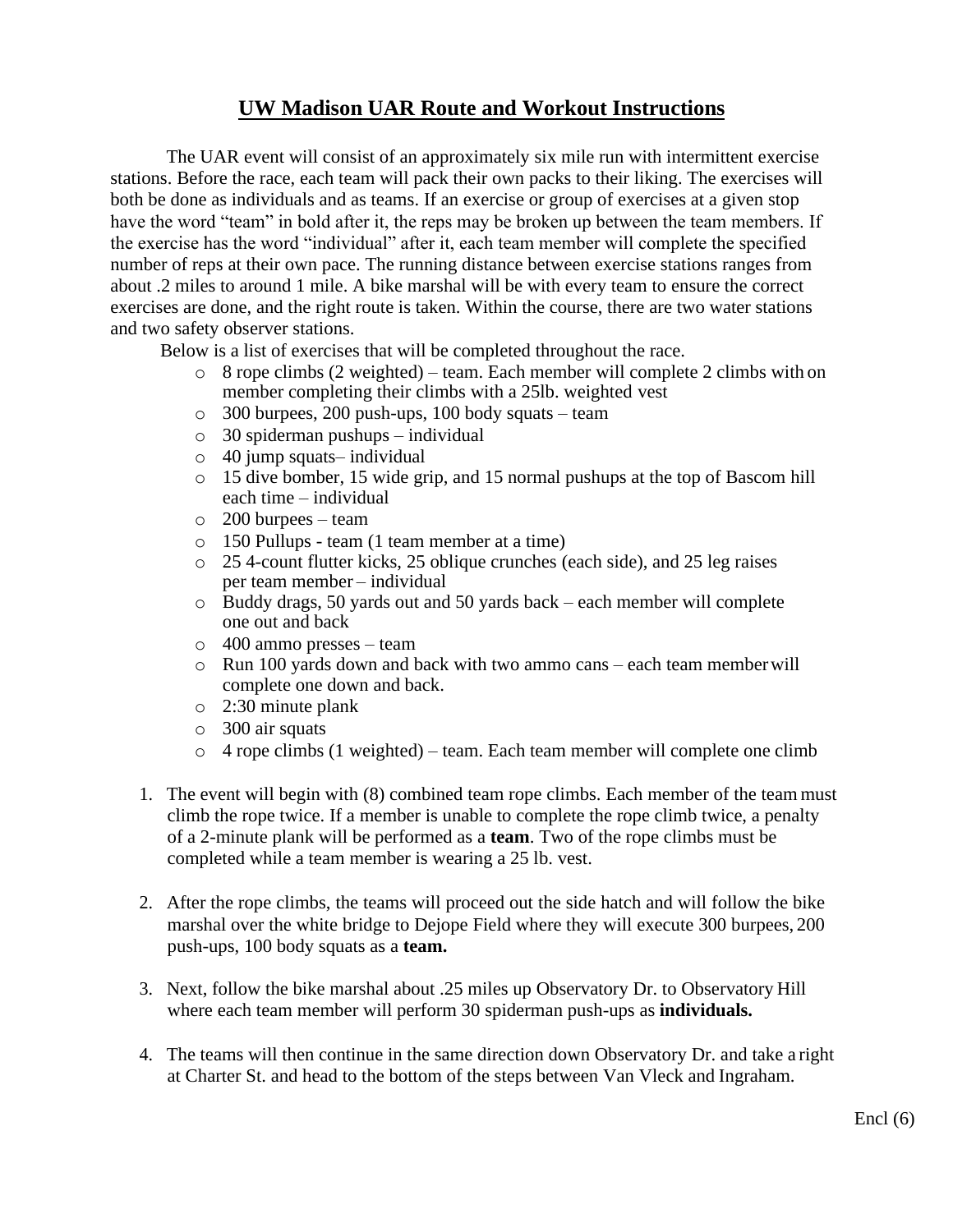- 5. At the bottom of the steps, each team will perform, 40 jump squats as **individuals.** Bike marshals will walk their bikes up the stairs as the team performs the lunges.
- 6. Each team will then sprint up the stairs to the Statue of Abraham Lincoln and begin the Bascom Hill exercises. Once the team reaches the statue, they will perform 15 dive bomber, 15 wide grip, and 15 normal pushups as **individuals**.
- 7. Bascom Hill is roughly .3 miles from top to bottom and back and has about a 5.8-degree incline/decline.
- 8. The teams will run down and up Bascom Hill twice with team member carrying each partner either down or up the hill. Each time a buddy pair reaches the top of the hill, they will immediately complete the same pushup exercises that they did when they first arrived on the hill (15 dive bomber, 15 wide grip, and 15 normal pushups as **individuals**).
- 9. After each team member has completed their pushups at the top for Bascom Hill, they will follow the bike marshal down the hill and turn left onto Park St. in the direction of the lake.
- 10. The teams will then proceed a short distance and take another left onto Observatory Dr. and begin to run up the road.
- 11. The teams will follow the bike marshals about .3 miles and turn right onto the walking path that leads down to the lakeshore path.
- 12. Once the dirt path begins, the timed mile will start. The mile ends at the yield sign where the road forks. If any team is unable to complete the mile in less than 8 minutes, a penalty of 200 burpees will be performed as a **team.**
- 13. After the timed mile, participants will continue down lakeshore path to the greenmonkey bar set where 150 pullups will be executed as a **team**. Only one team member may be doing pullups at time.
- 14. Teams will once again proceed on lakeshore path to the entrance of picnic point where they will drop the pack and begin the Mogadishu mile. Bike marshals will get off their bikes and lead their respective teams to the end of picnic point and back.
- 15. After running to the end of picnic point, 25 4-count flutter kicks, 25 oblique crunches (each side), and 25 leg raises will be performed **individually.**
- 16. Next, each team will run back towards lakeshore path and perform 50-yard out and back buddy drags at the grass area near the fence. Each team member will perform one out and back buddy drag.
- 17. At the conclusion of the buddy drag exercise, the pack will be put back on and the team will begin its way back towards the Naval ROTC unit along lakeshore path.
- 18. On the way back to the Naval ROTC unit, each team will stop at the band practice field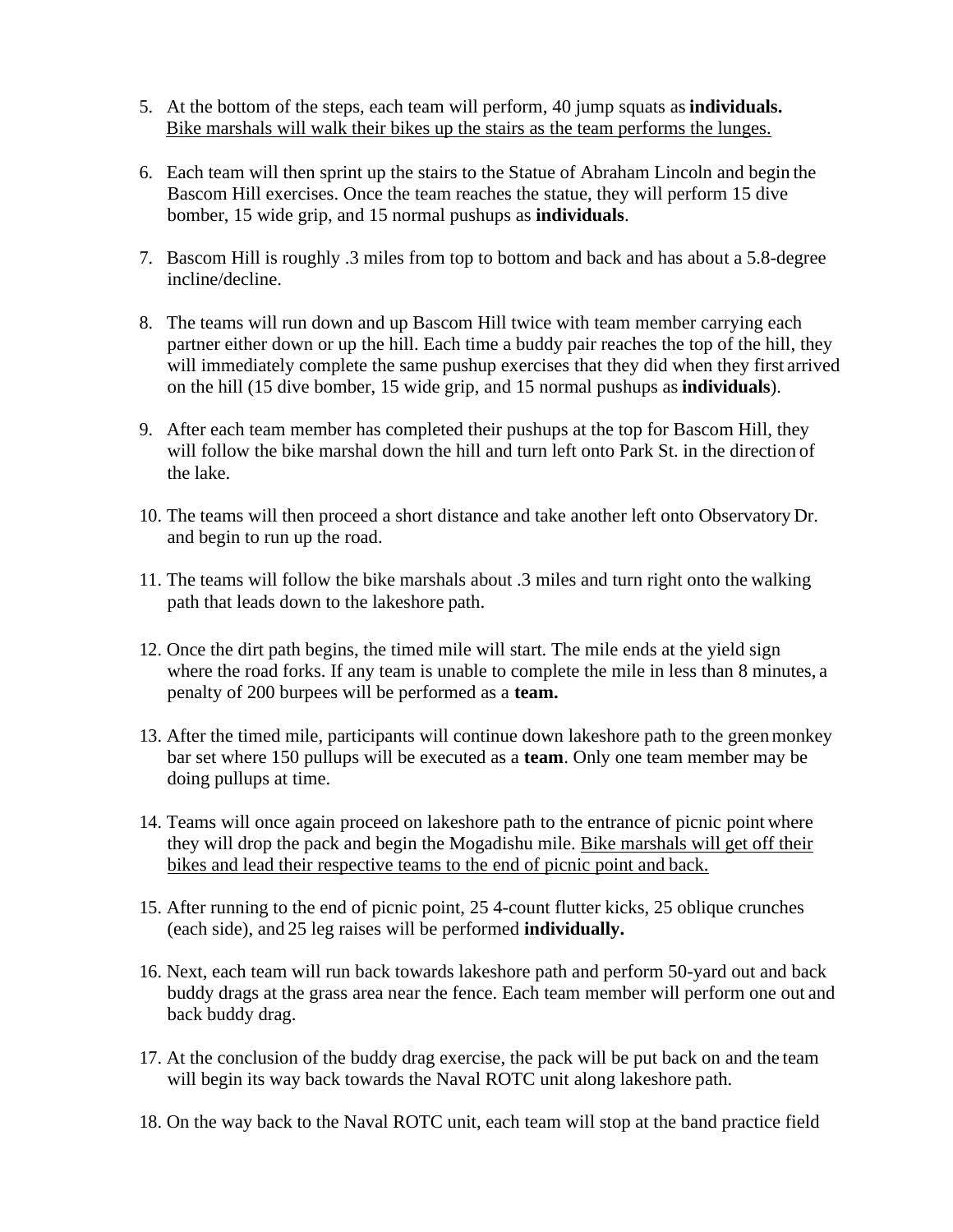and execute 400 ammo can presses as a **team,** in addition to ammo can carries acrossthe field. Each team member must complete one down and back carrying two 30 lb. ammo cans. No ammo can run may be started until all 400 presses are finished.

- 19. Follow the bike marshal from the band practice field to Dejope field (where the first exercise took place) via lakeshore path and a slight right turn onto Elm Drive.
- 20. After arriving at Dejope field, the entire team will complete a 2:30 minute plank. If any member of the team is unable to hold the plank, a penalty of 300 air squats will be performed as **team**.
- 21. Finally, follow the bike marshal back over the white bridge and into the Naval ROTC unit building to complete the last exercise of (4) rope climbs (1 weighted). Each team member must complete 1 rope climb. If a member is unable to complete the rope climb, a penalty of a 2-minute plank will be performed as a **team**.